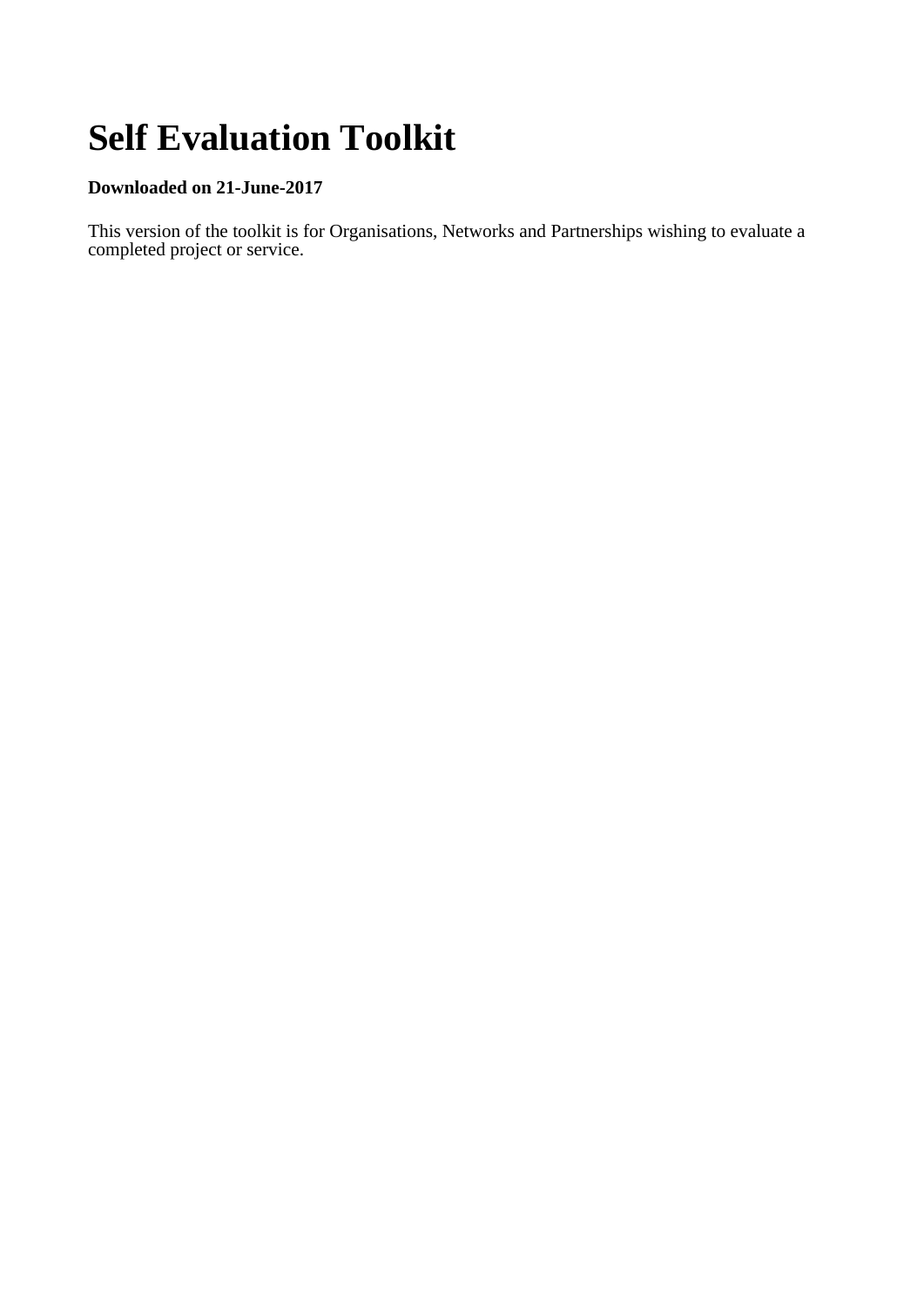# **Vision**

Did this work contribute to your organisation's vision? Was it exciting and inspiring?

A shared vision helps people work together towards the same goals.

Was the vision inspiring and up to date during the project? How did you know?

## **Activities to help improve your evaluation**

# **NHS Scotland**

Work to consider your stakeholders using stakeholder mapping.

http://www.isdscotland.org/About-ISD/About-Our-Statistics/\_docs/PHI-Guidance-on-Consulting-v 0-3-20151203.pdf

## **University of Warwick**

Work to consider your stakeholders using stakeholder mapping.

https://www2.warwick.ac.uk/services/ldc/leadership/change/toolkit\_4\_stakeholder\_mapping.doc

## **CIPD**

Work to consider the context using PEST (Political, Economic, Sociological, Technical, Legal and Environmental analysis).

https://www.cipd.co.uk/knowledge/strategy/organisational-development/pestle-analysis-factsheet

#### **Open University**

Work creatively on a 'rich picture' vision.

http://systems.open.ac.uk/materials/T552/pages/rich/richAppendix.html

#### **Better Evaluation, Australia**

Work creatively on a 'rich picture' vision.

www.betterevaluation.org/en/evaluation-options/richpictures

#### **NCVO**

Think about campaigning and communications in developing a vision.

https://knowhownonprofit.org/campaigns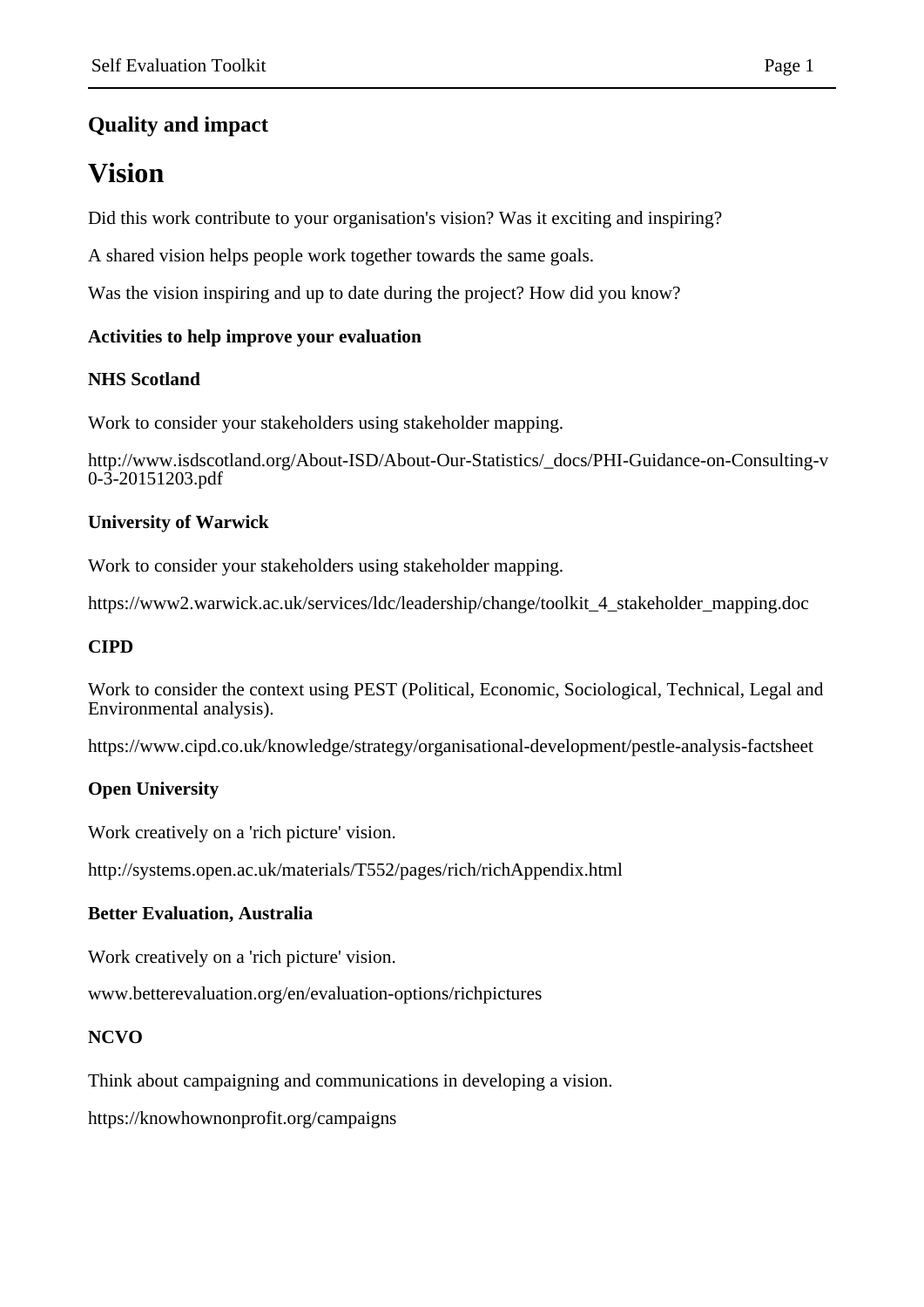# **Impact**

How confident are you that the project had an impact?

A project should make a difference to its stakeholders, should not negatively impact the environment, and should not exclude people.

Did the project:

make a difference to its audiences, participants or local economy?

avoid negatively impacting the environment - better still, did it promote better care of the

- environment?
- include rather than exclude people even better, did it actively promote diversity, for example ethnicity, faith, age, socio-economic groups, disability, sexual orientation and gender?

# **Activities to help improve your evaluation**

# **NPC**

Use a self assessment tool specifically to review your impact practice.

http://inspiringimpact.org/measuringup/

# **NCVO**

Work on an overview of your impact.

https://knowhownonprofit.org/organisation

# **Happy Museum**

Work to plan impact in a more creative and flexible style using a Story of Change.

http://happymuseumproject.org/story-of-change/

# **MLA**

Use cultural sector expertise on Generic Learning and Social Outcomes

http://www.artscouncil.org.uk/measuring-outcomes/generic-learning-outcomes#section-1

#### **Make Culture Work**

Work to develop evaluation practice by sharing with others.

http://www.makingculturework.org.uk/

# **NPC**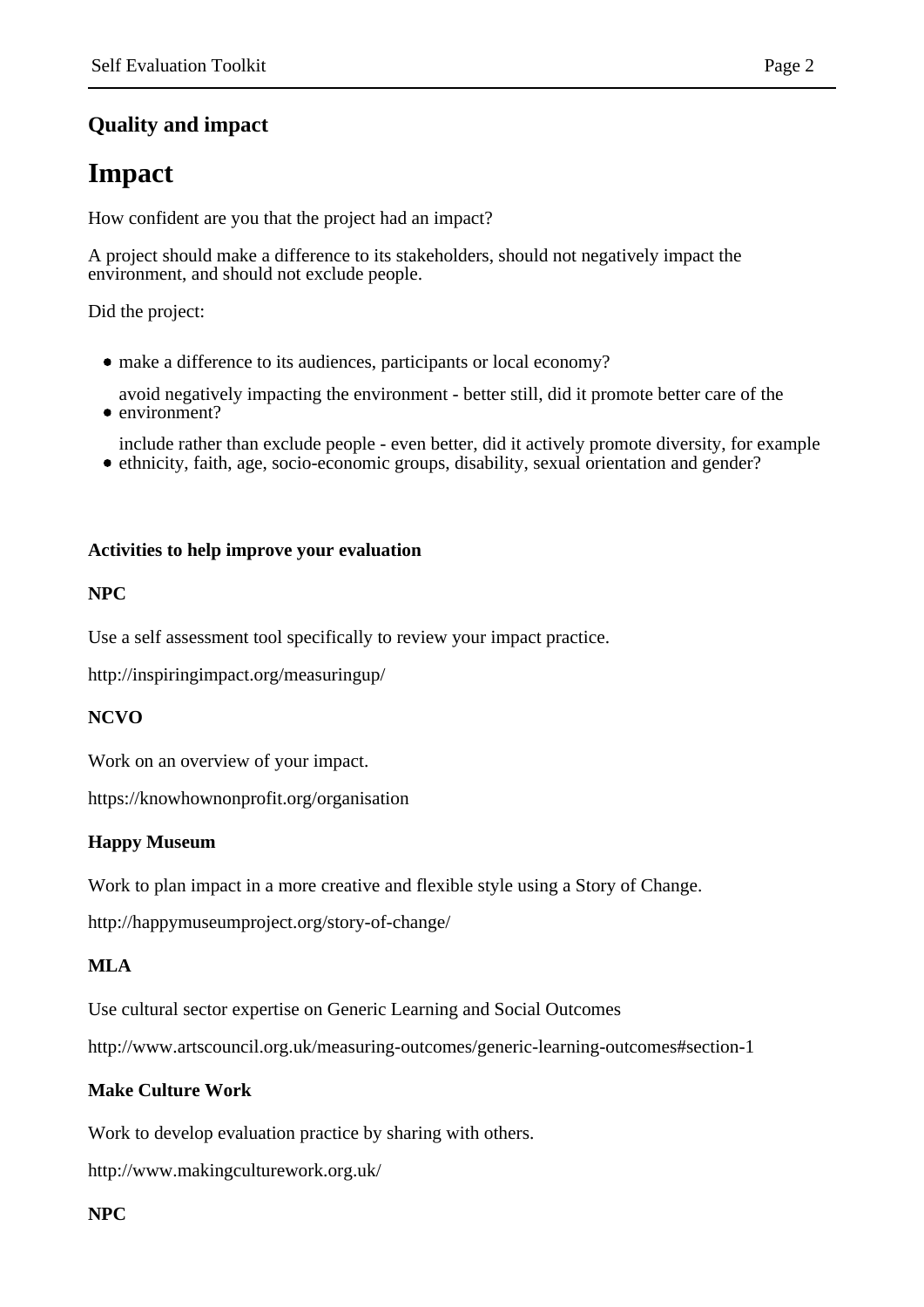http://www.thinknpc.org/our-work/our-services/theory-of-change/

# **Culture Case**

Use cultural research for general evidence of impact.

www.culturecase.org

# **Happy Museum**

67

http://happymuseumproject.org/resources/tools/

# **Social Value UK**

http://www.socialvalueuk.org/

# **NEF, Charities Evaluation Service.**

http://www.proveandimprove.org/

# **Arts Enterprise with a Social Purpose (Aesop)**

http://www.ae-sop.org/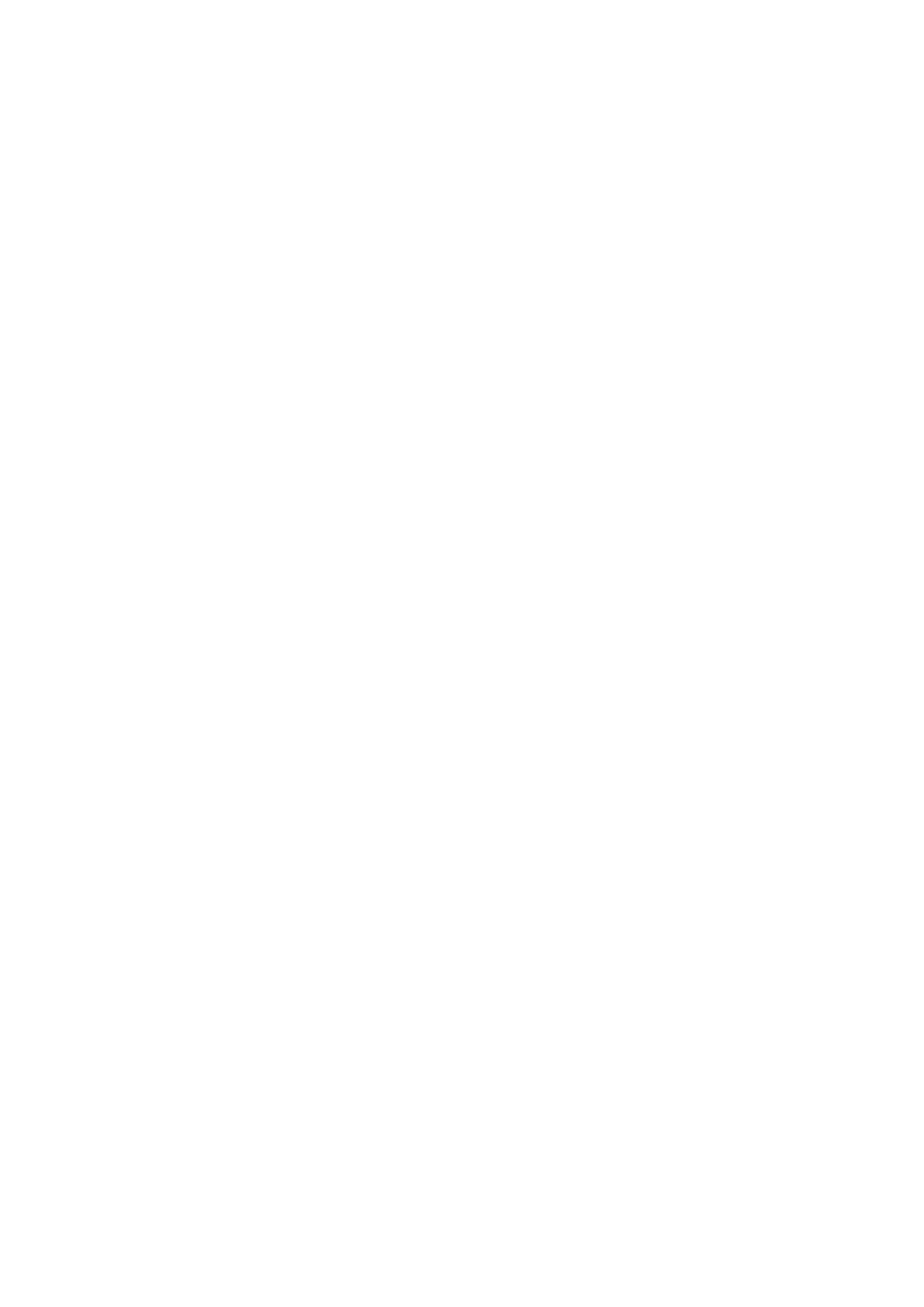# **Quality**

How confident are you about the creative or cultural quality of the project?

The project should be of the best quality possible to meet the needs of its diverse stakeholders.

Was the quality of the processes and finished product right for all of the organisation's stakeholders?

## **Activities to help improve your evaluation**

# **ACE**

Work systemmatically on quality across the organisation using a quality framework.

http://www.artscouncil.org.uk/quality-metrics/quality-metrics

# **ACE**

Work systematically on quality for young people using Quality Principles.

http://www.artscouncil.org.uk/cultural-education-challenge/cultural-education-challenge-resources# section-4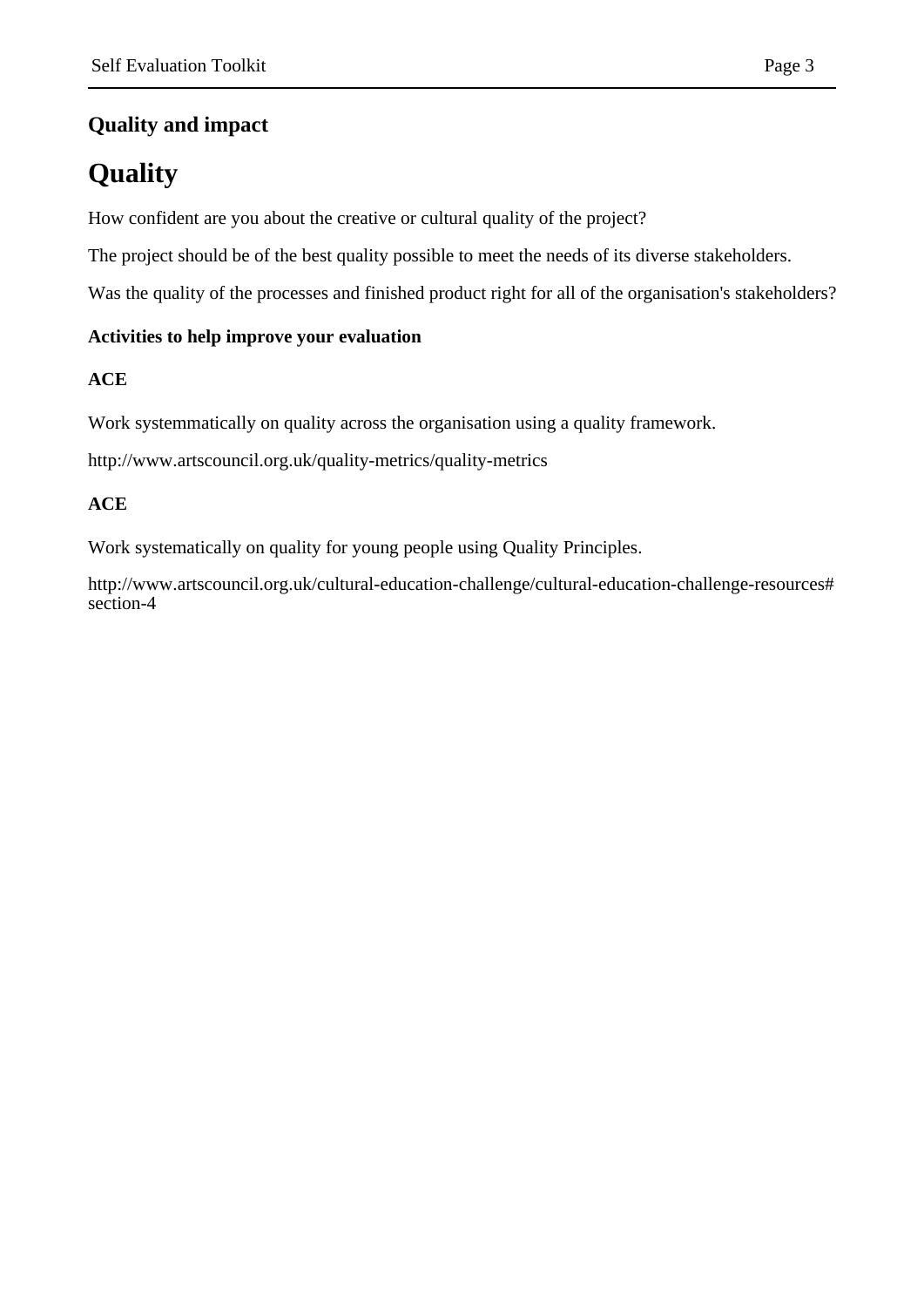# **Repeat audiences**

How well did the project serve its regular audiences, visitors, customers, participants or community?

Regular audiences provide support and a reliable income stream. In return, they must have the opportunity to progress.

Consider how well the project served its repeat audiences, whatever their level of interest.

## **Activities to help improve your evaluation**

# **DCMS, ACE, Historic England, Sport England**

Use cultural sector data to inform audience decisions.

http://www.artscouncil.org.uk/taking-part-survey

## **Audience Agency**

Use cultural sector market segmentation to inform audience decisions.

https://www.theaudienceagency.org/

#### **Arts Marketing Association**

Sign up to cultural sector marketing expertise.

http://www.a-m-a.co.uk/

#### **Arts Marketing Association**

Use cultural sector case studies for shared practice.

http://www.culturehive.co.uk/

#### **Office for National Statistics**

Use national, regional or local data to inform audience decisions.

https://www.ons.gov.uk/

#### **Public Health England**

Use national, regional or local data to inform audience decisions.

http://fingertips.phe.org.uk/profile/health-profiles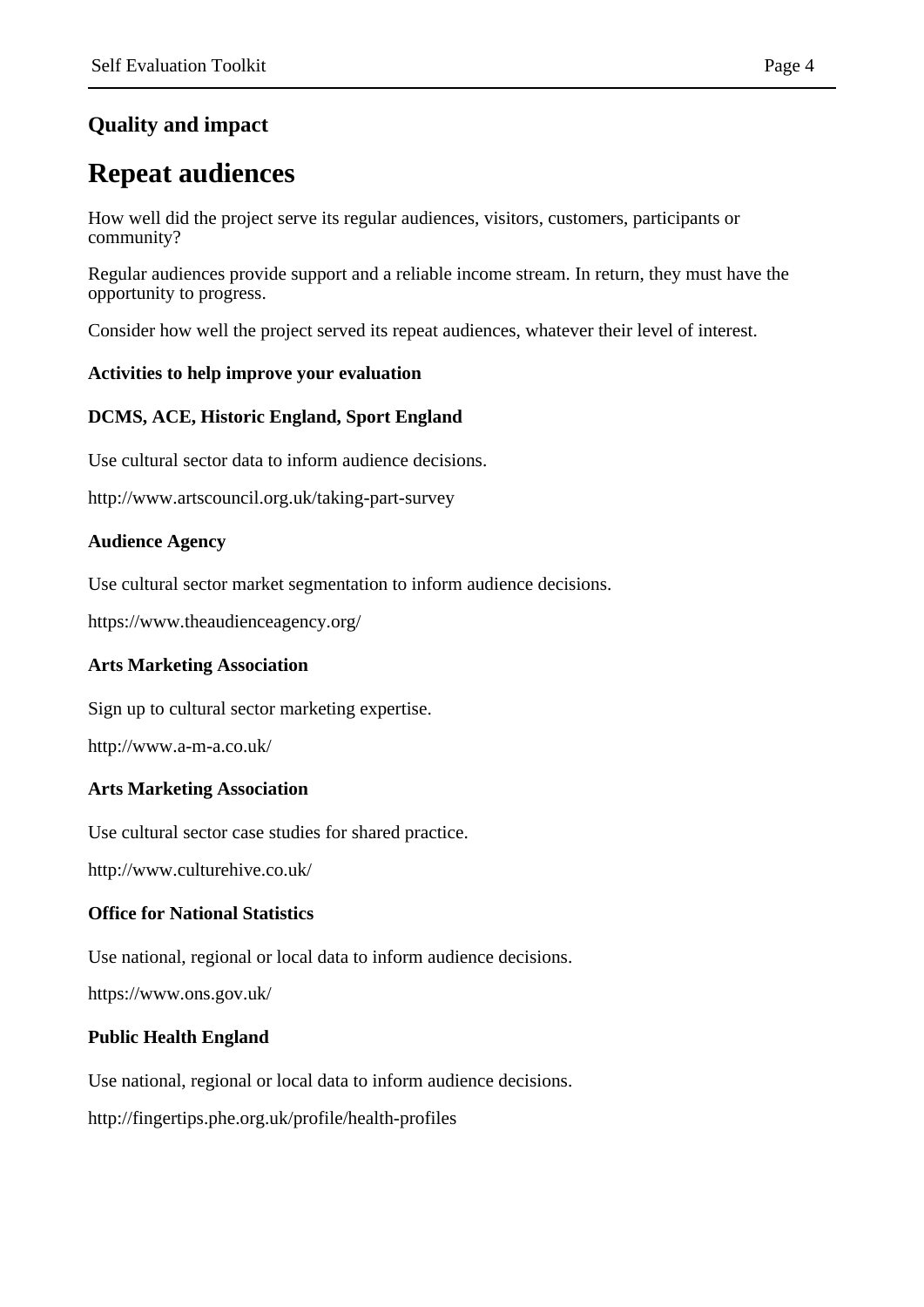# **New audiences**

How well did the project reach and include new audiences, visitors, customers, participants or communities?

New audiences are essential for future income and artistic development.

Consider how well the project reached new audiences and whether they fell within your targeted demographic groups.

#### **Activities to help improve your evaluation**

## **NHS Scotland**

Work to consider your stakeholders using stakeholder mapping.

http://www.isdscotland.org/About-ISD/About-Our-Statistics/\_docs/PHI-Guidance-on-Consulting-v 0-3-20151203.pdf

## **University of Warwick**

Work to consider your stakeholders using stakeholder mapping.

https://www2.warwick.ac.uk/services/ldc/leadership/change/toolkit\_4\_stakeholder\_mapping.doc

# **DCMS, ACE, Historic England, Sport England**

Use cultural sector data to inform audience decisions.

http://www.artscouncil.org.uk/taking-part-survey

#### **Audience Agency**

Use cultural sector market segmentation to inform audience decisions.

https://www.theaudienceagency.org/

#### **Arts Marketing Association**

Sign up to cultural sector marketing expertise.

http://www.a-m-a.co.uk/

#### **Arts Marketing Association**

Use cultural sector case studies for shared practice.

http://www.culturehive.co.uk/

#### **Office for National Statistics**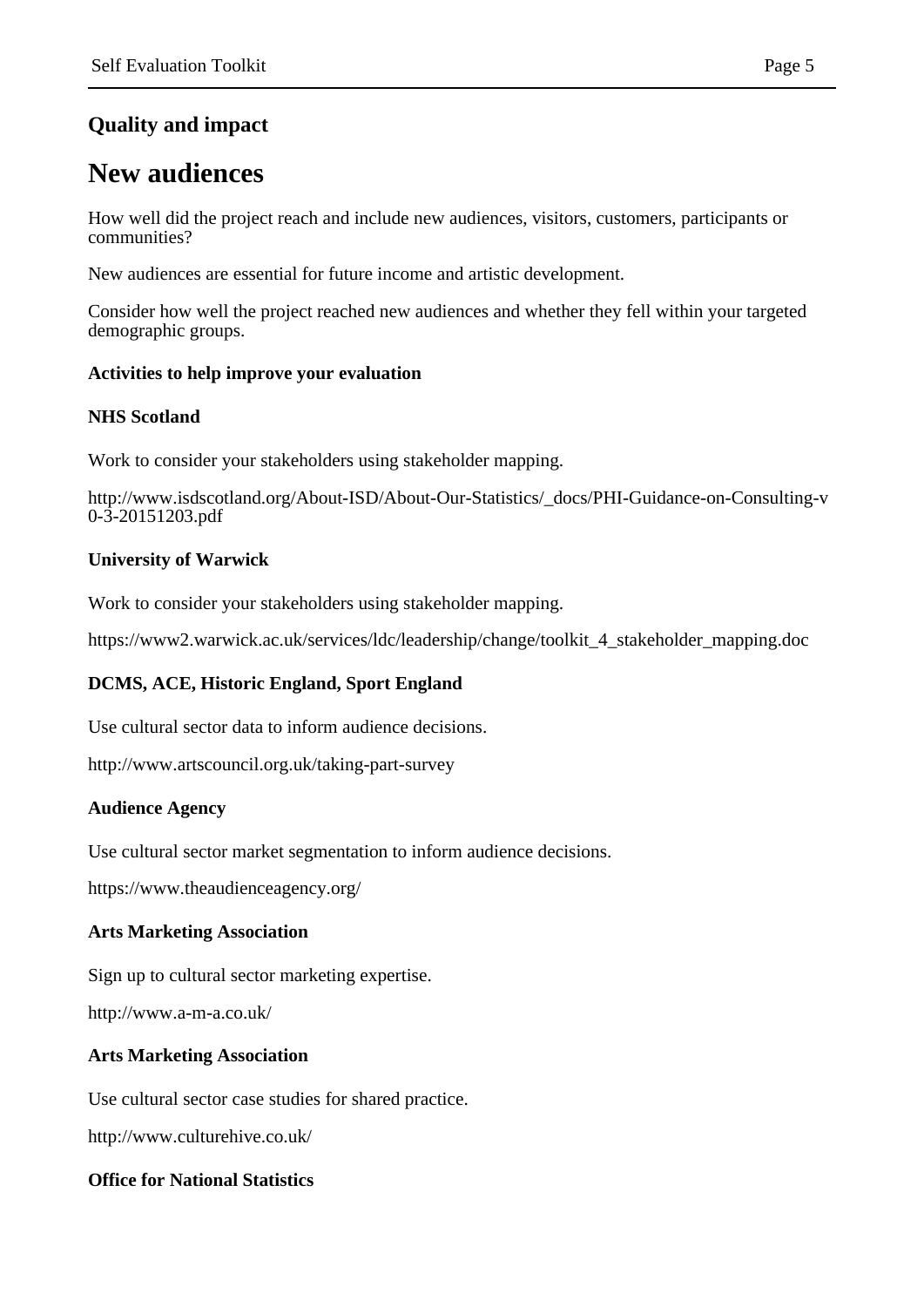https://www.ons.gov.uk/

## **Public Health England**

Use national, regional or local data to inform audience decisions.

http://fingertips.phe.org.uk/profile/health-profiles

# **CIPD (Ansoff)**

Use risk management expertise whilst deciding how to develop new audiences.

http://www.conceptdraw.com/examples/marketing-matrix-and-schedules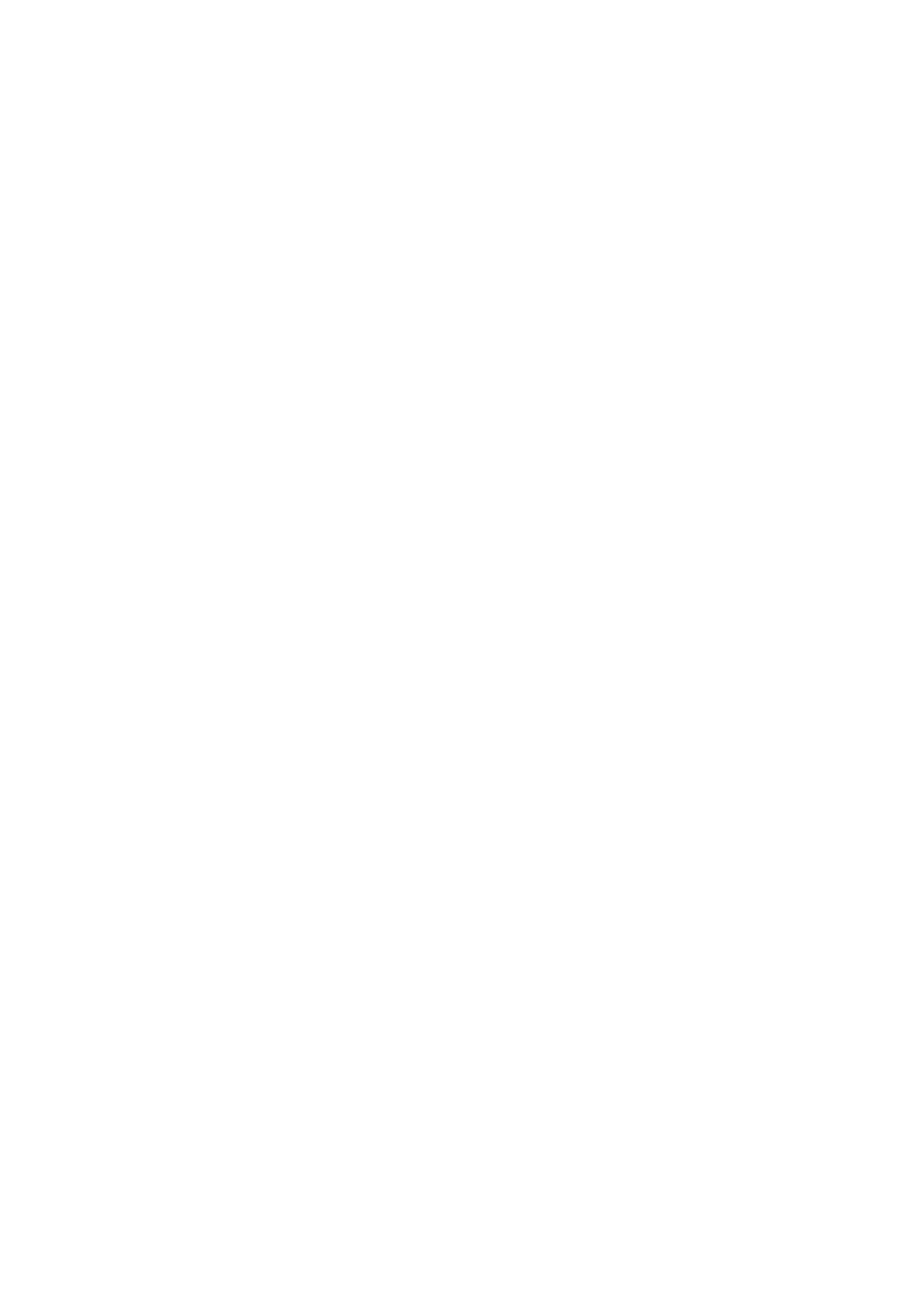# **The team**

Did the project have the right team members to deliver the vision and reach regular or new audiences authentically?

Making sure you have the right project team is essential for quality and impact, and must be regularly reviewed.

Project members also need to reflect existing and new audiences and communities, and include a range of learning methods to meet different needs. This means that recruitment at all levels - from board to volunteers - should use best equality and diversity practice.

Think about the skillset, experience, diversity and styles of different project members, from the board to volunteers.

#### **Activities to help improve your evaluation**

#### **NCVO**

Audit the skills in your team.

https://knowhownonprofit.org/people/staff/managing-performance-learning-and-skills-development /development

#### **Office for National Statistics**

Use data from the Office of National Statistics to undersand your local population.

https://www.ons.gov.uk/

#### **NCVO**

Use established expertise for recruiting and managing staff and volunteers.

https://knowhownonprofit.org/people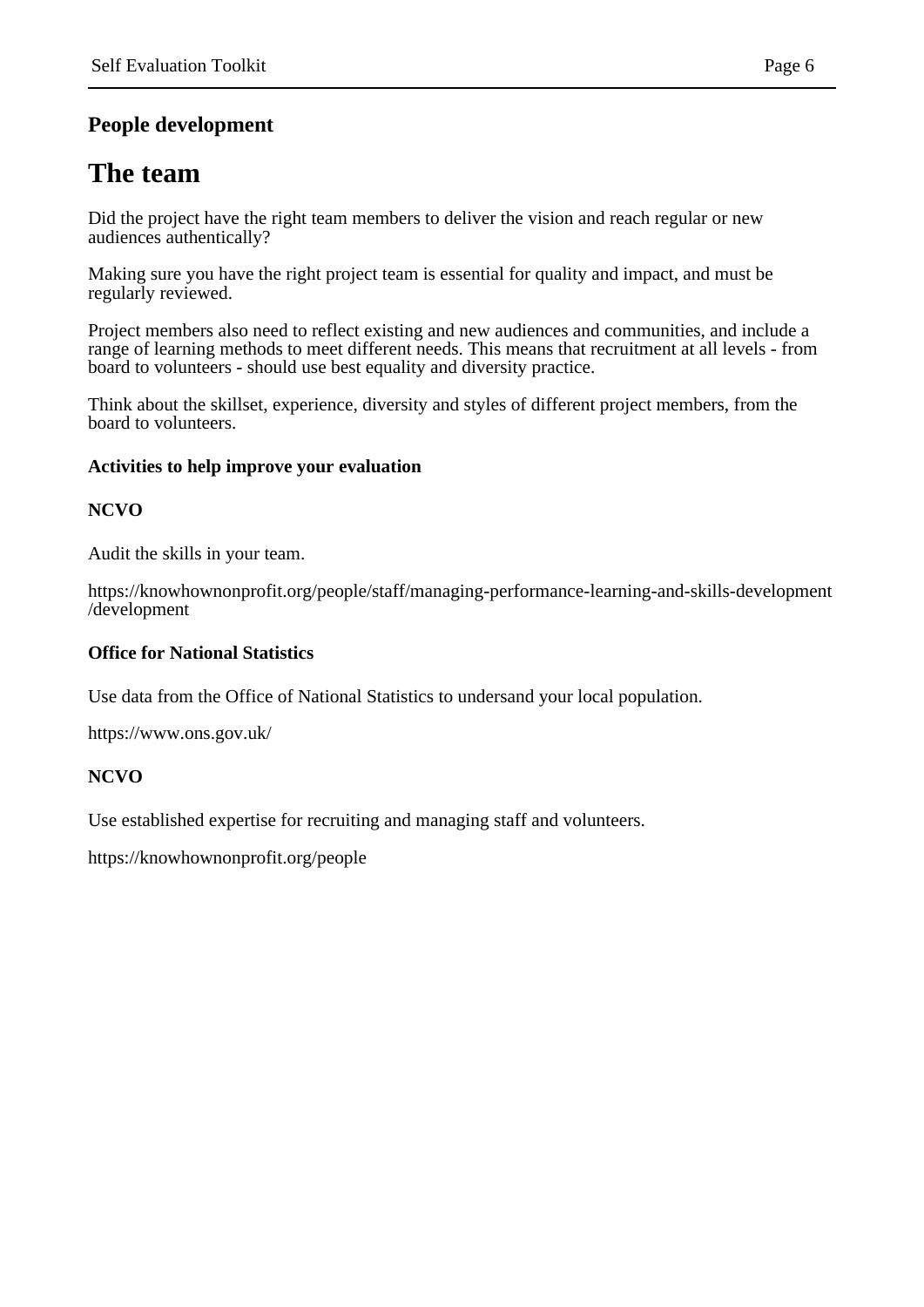# **Roles and performance**

Did all team members know their role, their relationship to others and how well they were performing?

People need up-to-date information about where their role sits within the project; more so as team working becomes more common. Good team working and clearly defined roles can have a huge impact on how projects function and how organisations attract and keep the right people.

Consider board members, managers, practitioners, freelancers and volunteers, and how each got to know how their role interconnected with others.

#### **Activities to help improve your evaluation**

# **NCVO**

Audit the skills in your team.

https://knowhownonprofit.org/people/staff/managing-performance-learning-and-skills-development /development

## **CIPD**

Use established expertise for making sure good people management leads to excellence.

https://www.nsai.ie/NSAI/files/7f/7f6730e9-d0df-4231-ab1e-76b6aa26e035.pdf

#### **NCVO**

Use established expertise on leadership and managing change.

https://knowhownonprofit.org/leadership

#### **Belbin**

Work with the team to understand different team working styles and strengths.

http://www.belbin.com/

#### **Myers Briggs**

Work with the team to understand different team working styles and strengths.

http://www.myersbriggs.org/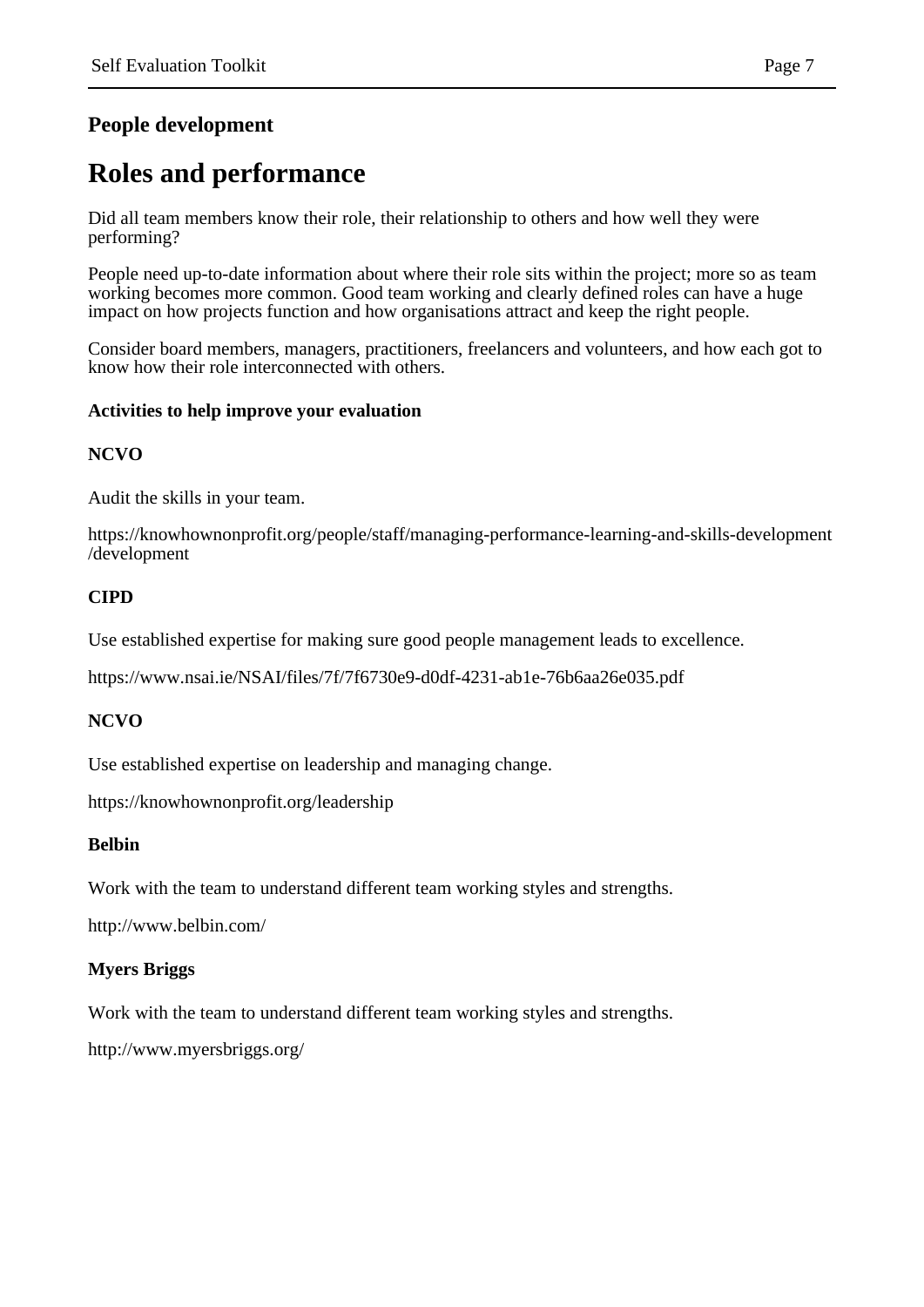# **Professional development**

Did everyone in the project get training or on-the-job support for their role and to achieve their potential?

Professional development should inspire people as well as deliver the organisation's vision and plans. When resources are short, the right culture may make up for formal training.

Think about professional development, including its role in enabling people to achieve their full potential. And consider whether the project's culture supported and inspired everyone to deliver the vision, from board members to volunteers.

#### **Activities to help improve your evaluation**

# **NCVO**

Audit the skills in your team.

https://knowhownonprofit.org/people/staff/managing-performance-learning-and-skills-development /development

## **CIPD**

Use established expertise for making sure good people management leads to excellence.

https://www.nsai.ie/NSAI/files/7f/7f6730e9-d0df-4231-ab1e-76b6aa26e035.pdf

#### **GROW model**

Work with individuals in a coaching style to support their development.

https://www.google.co.uk/#safe=active&q=grow+coaching+model&\*

#### **CIPD**

Use a 360 degree review approach for a team perspective on people's performance.

https://www.cipd.co.uk/knowledge/fundamentals/people/performance/feedback-factsheet

#### **Gallup**

Work with people's strengths.

http://strengths.gallup.com/110440/About-StrengthsFinder-20.aspx

# **Quick MBA**

Work with practical guidance on effectiveness.

http://www.quickmba.com/mgmt/7hab/

#### **School for Social Entrepreneurs**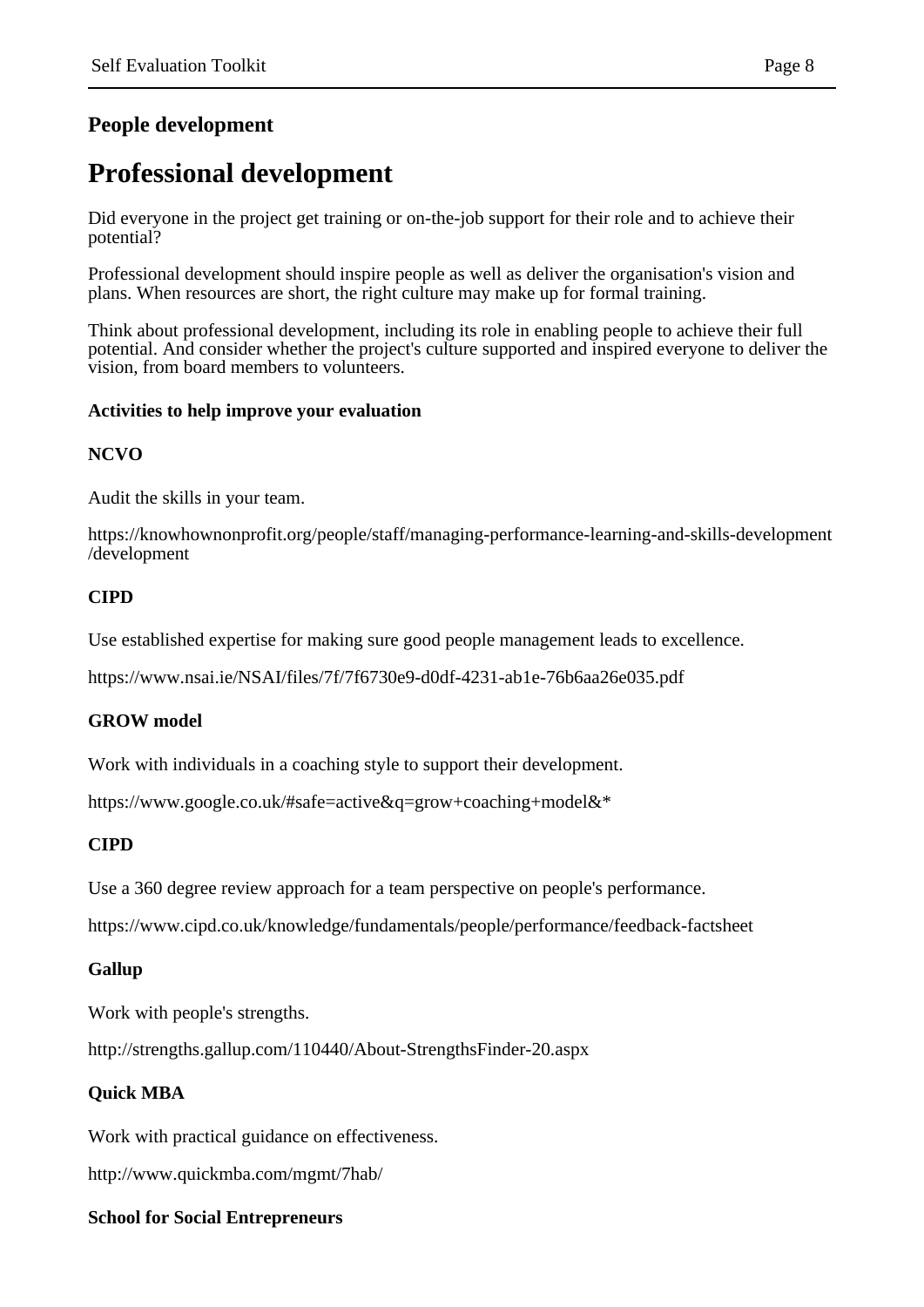https://www.the-sse.org/

# **ACEVO**

Sign up to leadership support.

https://www.acevo.org.uk/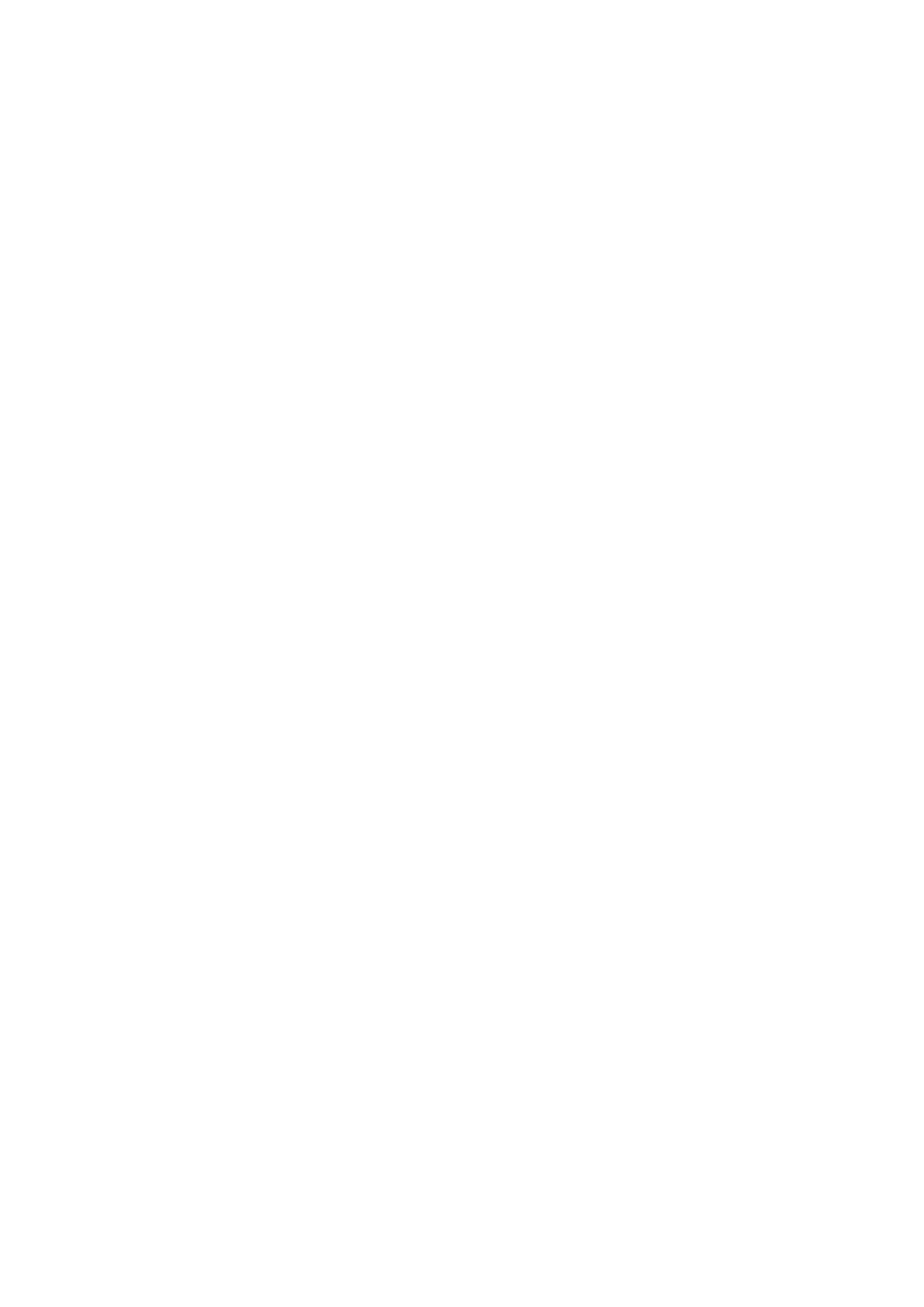# **Wellbeing and job satisfaction**

Did team members enjoy their work and find it satisfying?

Whether people enjoy their work is one of the best indicators of success in a sector which depends on its workforce.

Thinking about job satisfaction, how happy and satisfied were the project's members?

## **Activities to help improve your evaluation**

## **Happy Museum**

34

http://happymuseumproject.org/resources/tools/

## **Wellbeing at work (CIPD)**

https://www2.cipd.co.uk/NR/rdonlyres/DCCE94D7-781A-485A-A702-6DAAB5EA7B27/0/whthap wbwrk.pdf

## **NICE guidance**

https://www.nice.org.uk/guidance/ph22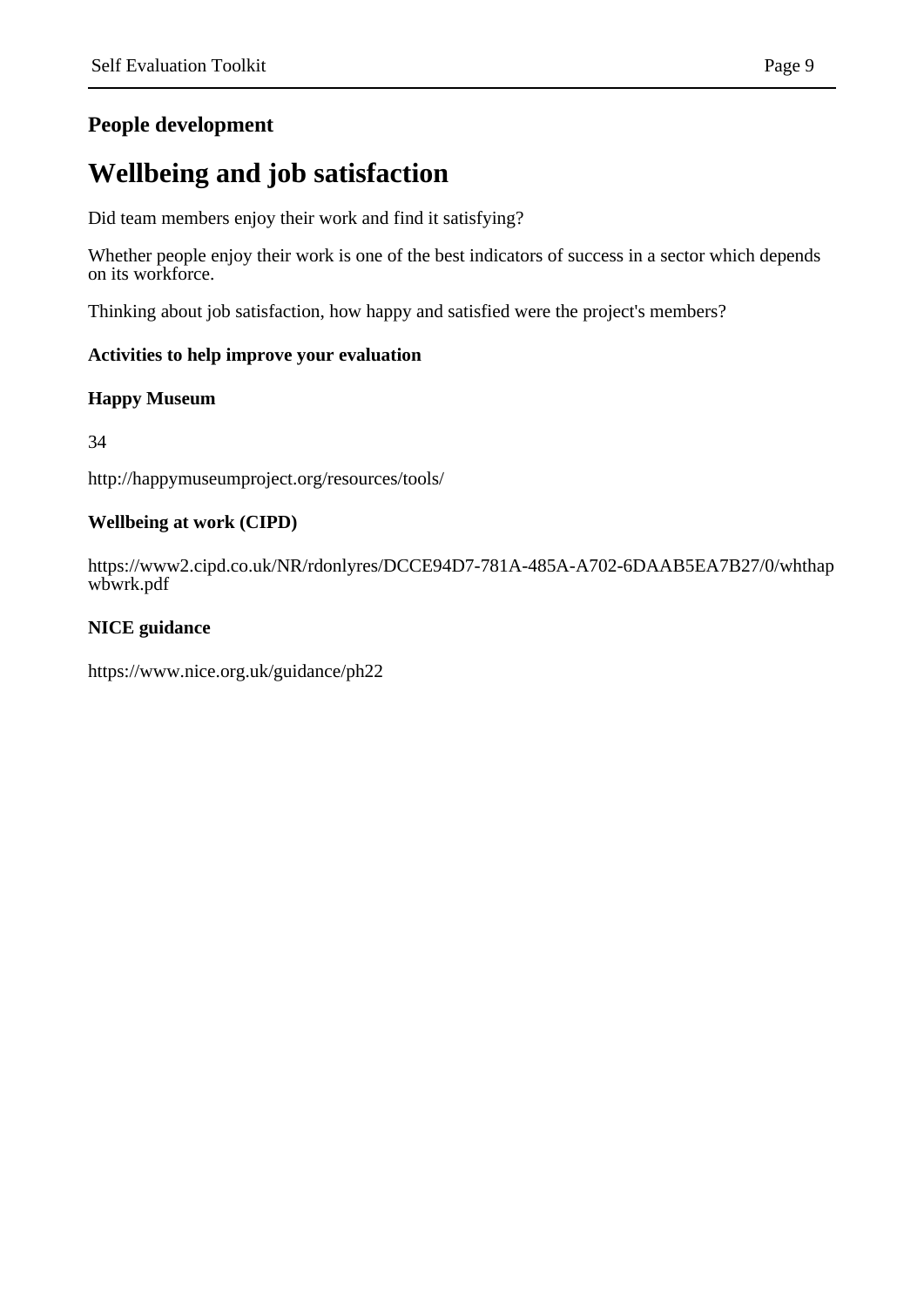# **Partnerships**

If your project was in partnership, was it the right partnership to best deliver the vision?

Collaboration with partners will be a feature of the future funding landscape and it's also good for staff and audiences.

Think about the strength of partnerships, including depth and breadth, and the ability of partnerships to improve diversity, capability or capacity.

## **Activities to help improve your evaluation**

# **NHS Scotland**

Work to consider your stakeholders using stakeholder mapping.

http://www.isdscotland.org/About-ISD/About-Our-Statistics/\_docs/PHI-Guidance-on-Consulting-v 0-3-20151203.pdf

## **University of Warwick**

Work to consider your stakeholders using stakeholder mapping.

https://www2.warwick.ac.uk/services/ldc/leadership/change/toolkit\_4\_stakeholder\_mapping.doc

# **Big Lottery**

Use expertise on working in partnership generally.

http://www.biglotteryfund.org.uk/pub\_good\_practice\_guide.pdf

#### **NCCPE**

Use expertise on working in partnership with HE.

https://www.publicengagement.ac.uk/do-it/working-partnership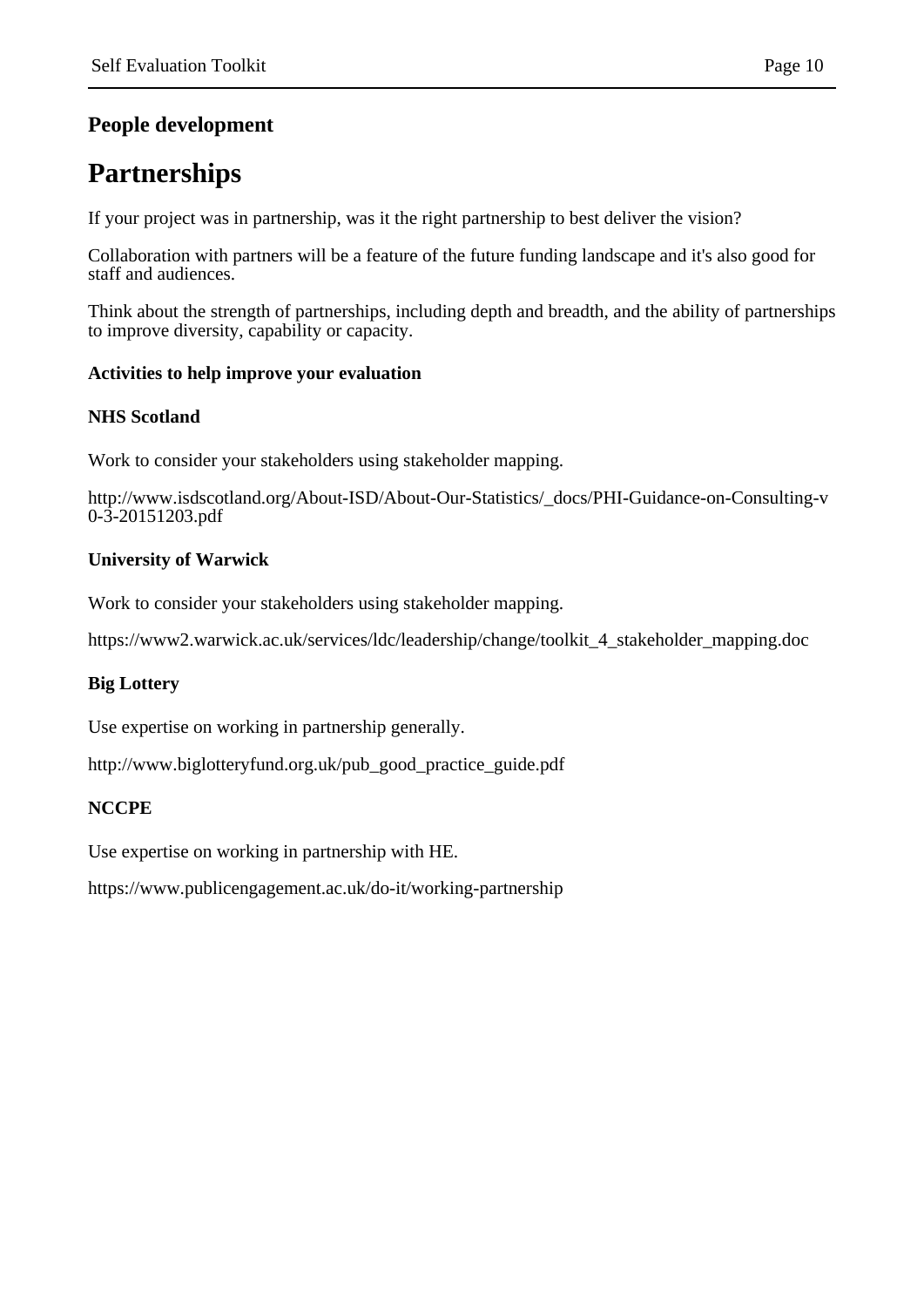# **Planning and monitoring**

Did the project have the plans it needed for cultural or artistic, social, financial and environmental legacy?

While the arts and culture sectors must be responsive and seize opportunities, reliable planning and delivery provide the secure base from which to launch innovation.

Thinking about plans for cultural and artistic, social, financial and environmental areas - were the plans up to date and effectively reported against? Did they feedback into the planning process?

#### **Activities to help improve your evaluation**

#### **Tutorials Point**

Use expertise from many years of project management experience.

http://www.tutorialspoint.com/management\_concepts/project\_management\_triangle.htm

#### **NVCO**

Use expertise on non-profit project management.

https://knowhownonprofit.org/people/your-development/professional/projectman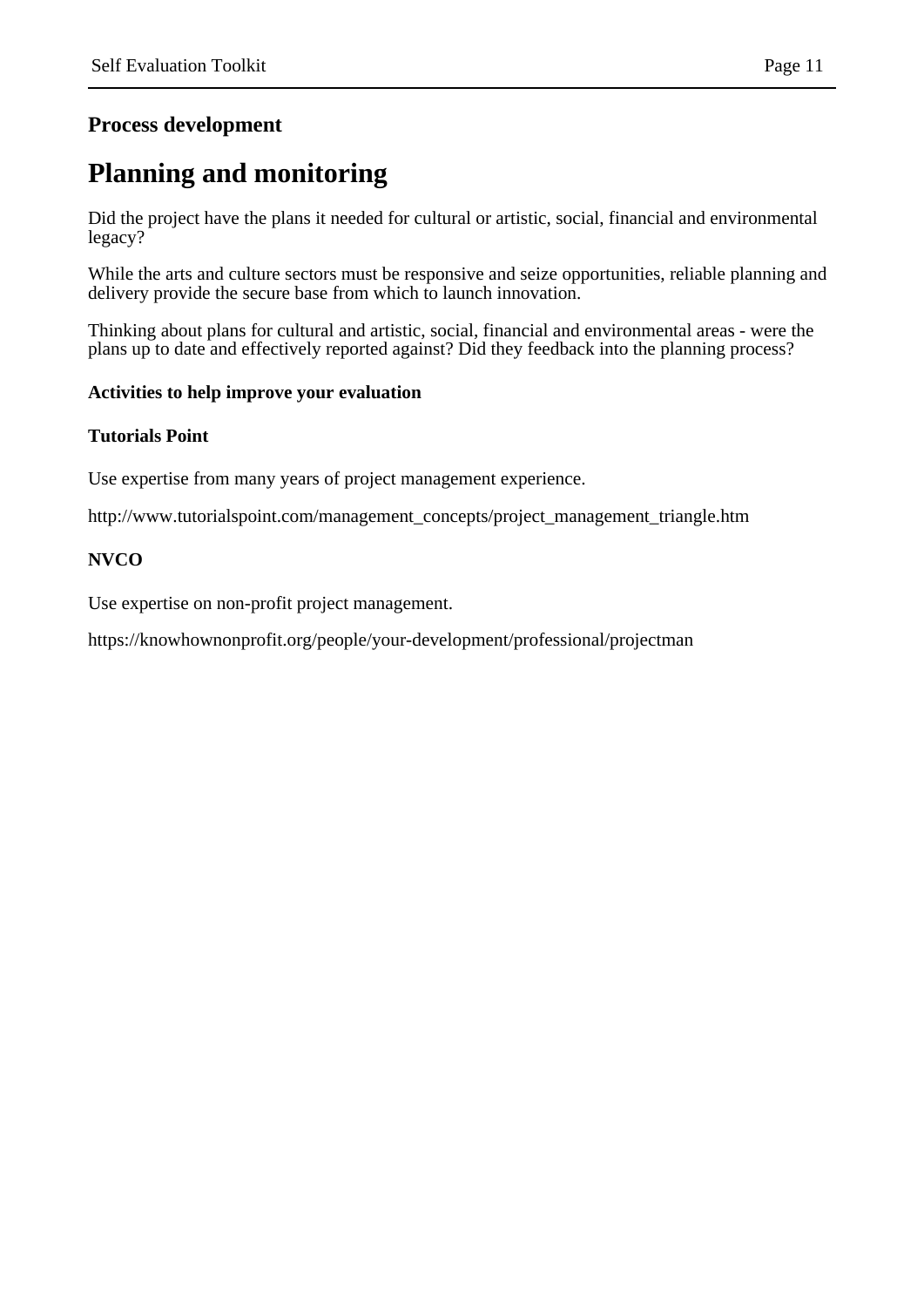# **Information management**

How well did the project collect, catalogue, store, retrieve and share information?

Effective information collection, storage and sharing can really inform the way projects work and can help them run smoothly.

Think about whether the project's information management supported efficient, ethical and effective working practice, whether it helped the project in its local context and whether it can help future projects.

#### **Activities to help improve your evaluation**

#### **NPC**

Use a self assessment approach to planning your use of evidence.

http://inspiringimpact.org/measuringup/

#### **Collections Trust**

Use expert guidance on collections management.

http://collectionstrust.org.uk/product/collections-management-a-practical-guide/

#### **HM Govt.**

Use data protection legislation to ensure information is safe.

https://www.gov.uk/data-protection/the-data-protection-act

#### **Arts Professional**

Use a box office system that meets your needs. There are many on the market and this comparison may help.

http://www.artsprofessional.co.uk/taxonomy/term/699/all

#### **Online Sharing: Dropbox**

https://www.dropbox.com/home

#### **Communications: Mailchimp**

https://mailchimp.com/

#### **Online Sharing: Box**

125

https://www.box.com/home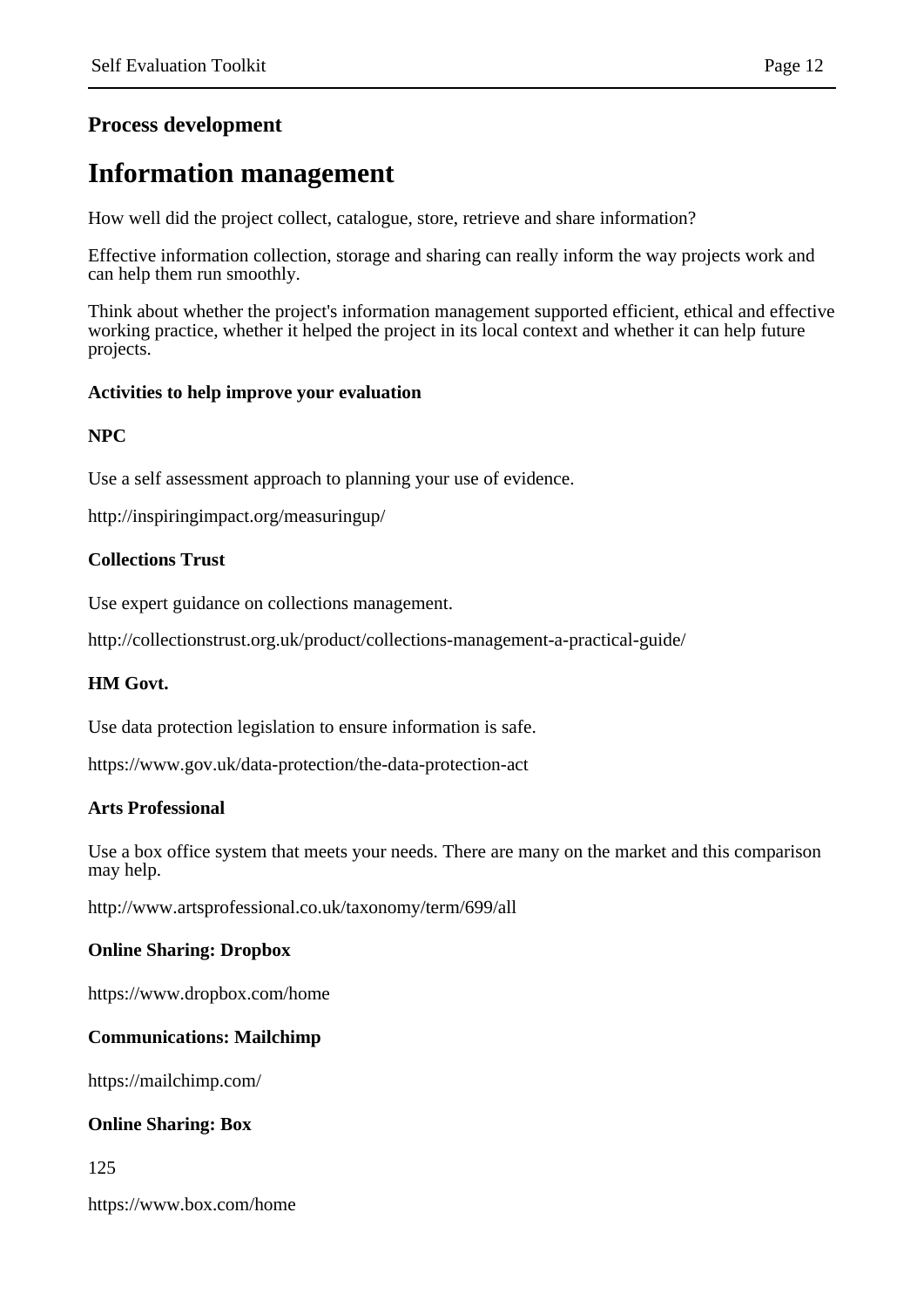https://www.surveymonkey.co.uk/

# **Database: Artifax**

http://www.artifax.net/

# **Database: CivicCRM**

https://civicrm.org

# **Database: Lamplight**

http://www.lamplightdb.co.uk

# **Online Conferencing: Skype**

https://www.skype.com

# **Online Conferencing: Google Hangout**

https://hangouts.google.com/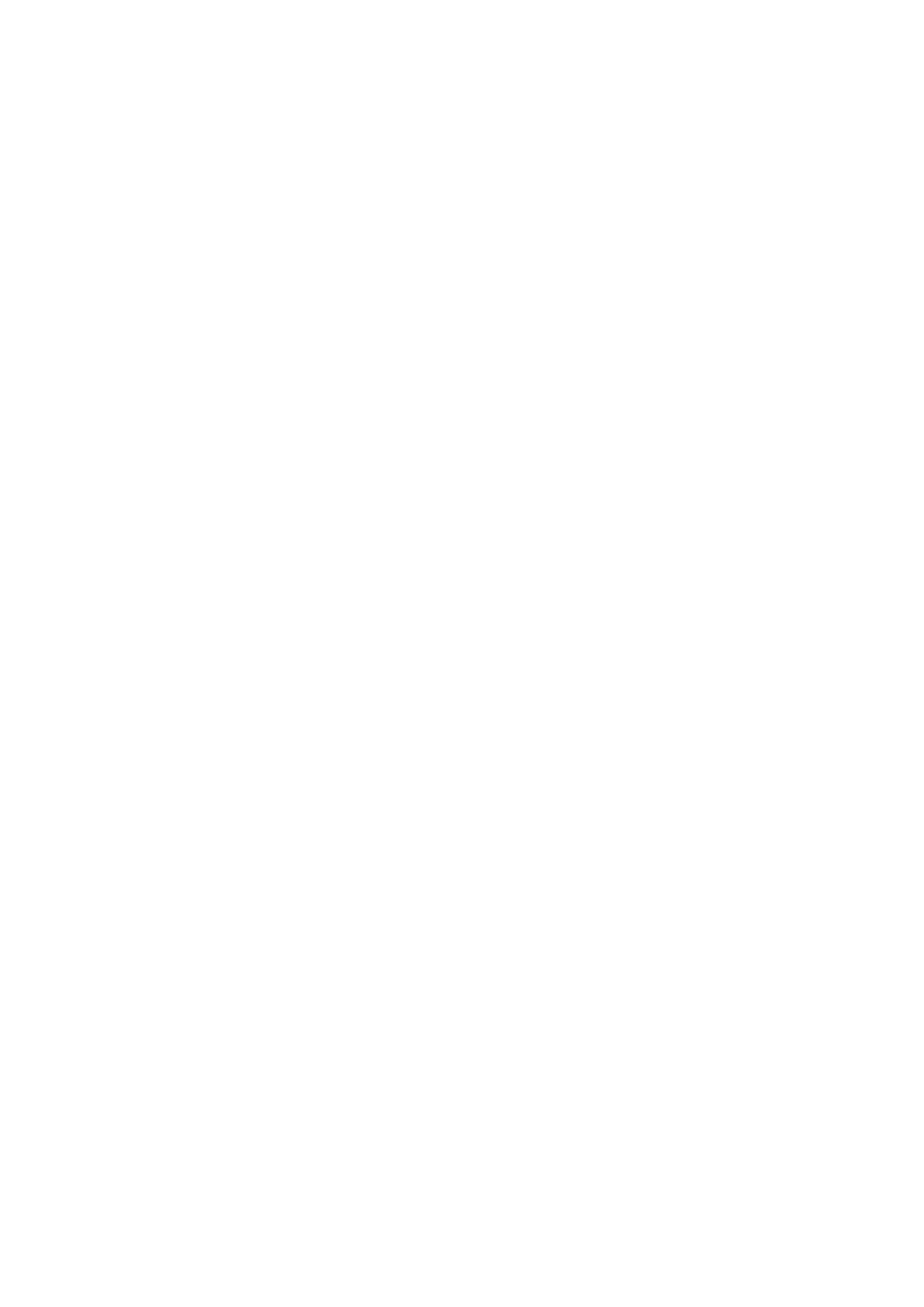# **Communications**

How well did the project communicate its messages, both externally and internally?

Communication plans should start with the target market and the market's needs, but also be clear on the key message and how the project can evidence it persuasively. Internally the project must be clear about 'who needs to know' so that it operates effectively and involves the right people.

Think about both external and internal needs, and the use of digital channels.

#### **Activities to help improve your evaluation**

# **NCVO**

Work on a broad communications strategy using non-profit expertise.

https://knowhownonprofit.org/campaigns/communications/communications-strategy

# **IPA**

Work on campaigning communications specifically.

http://www.ipa.co.uk/Document/communication-strategy-best-practice-guide

#### **Government Communication Service**

Work on internal communications specifically.

https://communication.cabinetoffice.gov.uk/ic-space/strategy-and-internal-communications/develop ing-an-internal-communications-strategy/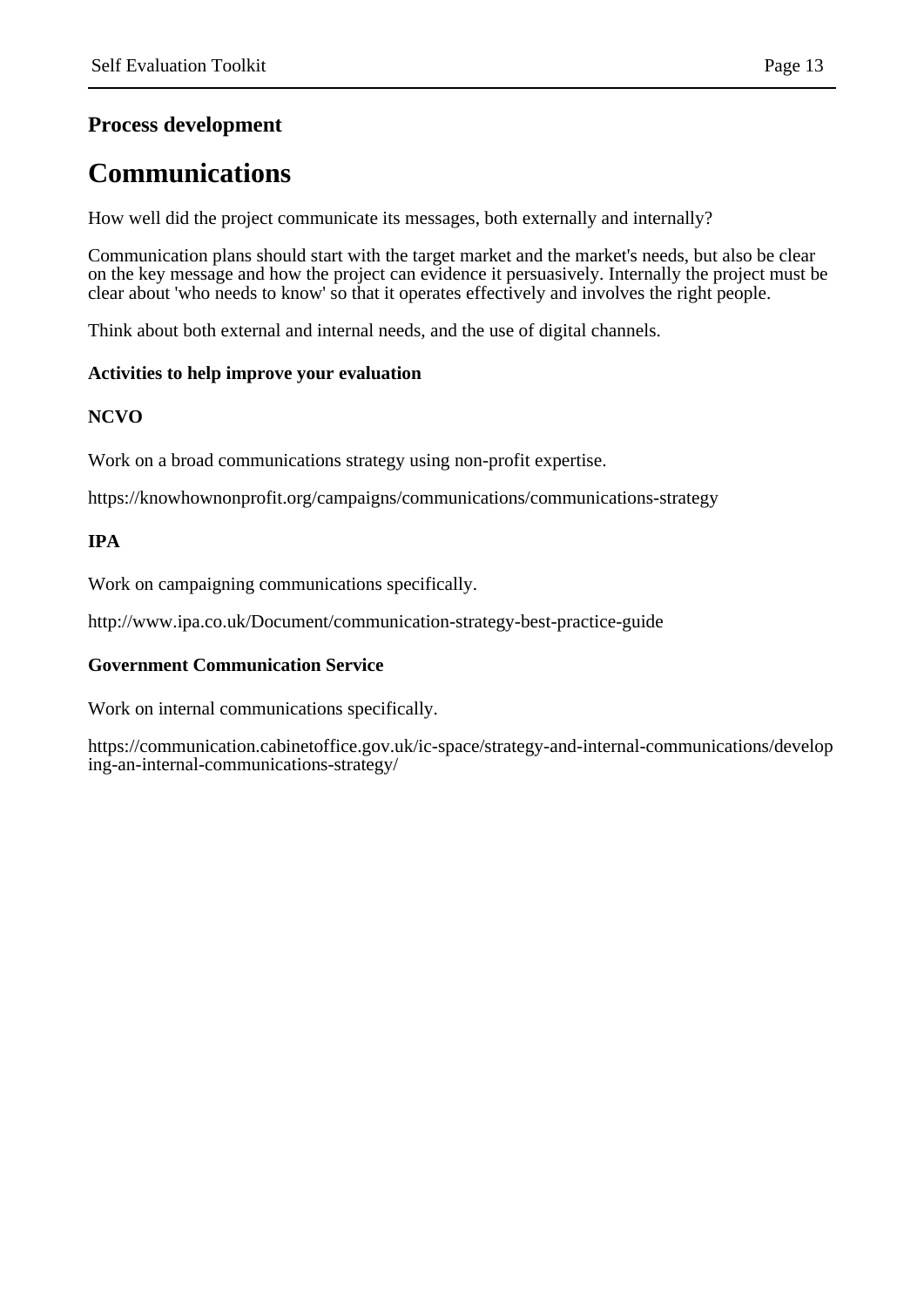# **Resources and facilities**

Did you use your physical and other assets creatively, sustainably and to achieve value for money?

Physical assets like venues and collections are central to the audience experience, but they are costly to look after and some see them as exclusive. Protecting intangible assets like brand and intellectual property is an ongoing task, and cultural and environmental resources are even harder to maintain.

Did you consider different types of assets in making sure you the project achieved the best value for money and the most creative results? Did the project safeguard assets for the future, including protecting the organisation's intellectual property (if relevant) and brand? Did you extend these approaches to suppliers?

#### **Activities to help improve your evaluation**

#### **Julie's Bicycle**

Work to ensure the sustainability of your venue and approach.

http://www.juliesbicycle.com/services

#### **BREEAM**

Use a recognised model of sustainable practice for building.

http://www.breeam.com/

#### **Intellectual Property Office**

Use guidance on your intellectual property approach.

https://www.gov.uk/government/organisations/intellectual-property-office

#### **Ethical Property Foundation**

Use guidance from experts in managing property for charities.

http://www.ethicalproperty.org.uk/content.aspx?CategoryID=246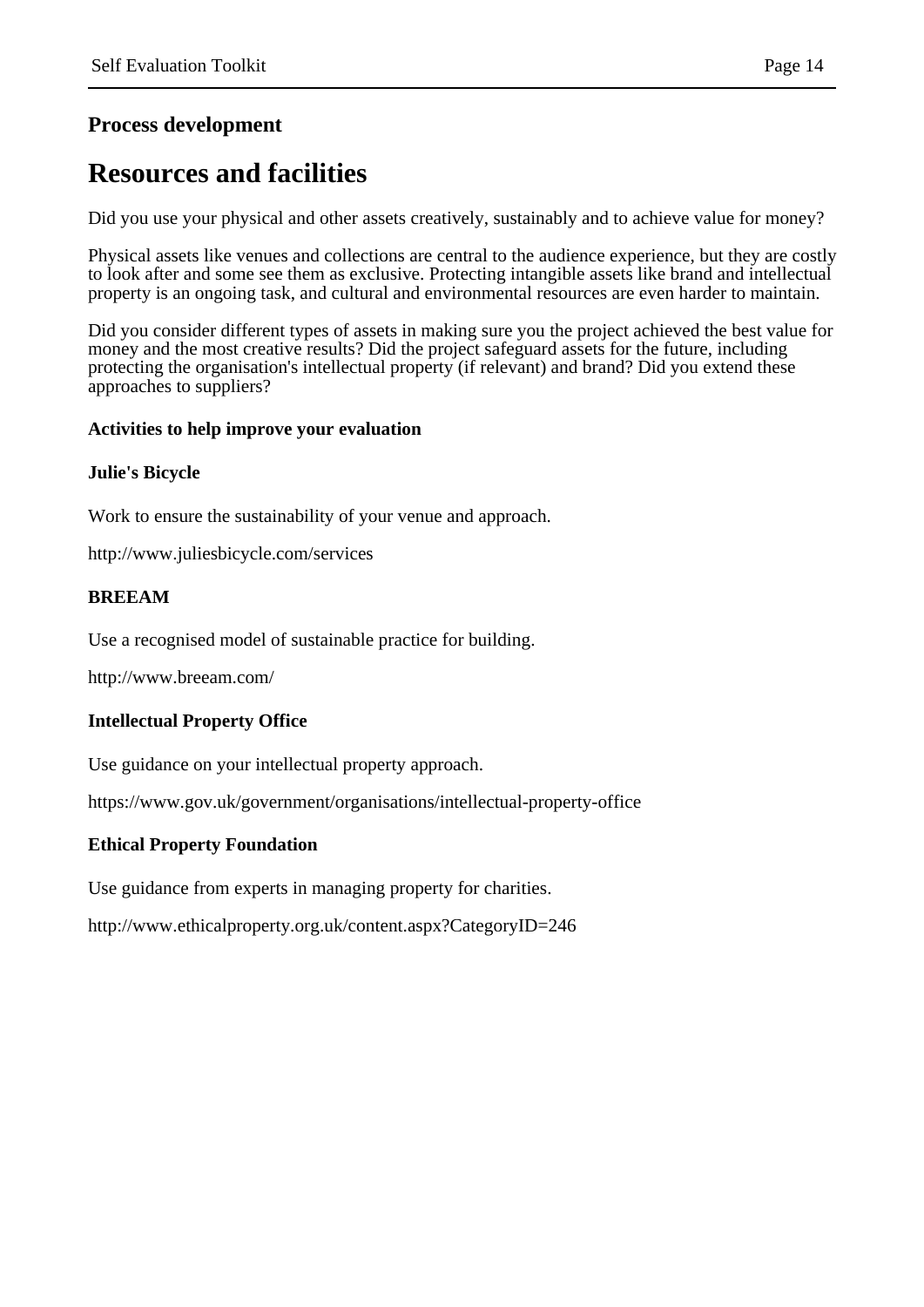# **Financial management**

How strategic and effective was the project's financial planning, monitoring and reporting?

Financial and budget management has a role at every stage of your project's work - for example, allocating funds properly using the full cost recovery method is essential to show the true cost of services, while monitoring how things are going and reporting on surpluses or losses are basic project management. Budget management should be strategically linked to cultural and artistic work. More sophisticated financial management should also account for social and environmental assets and impact.

Think about all these elements before, during and after spending.

#### **Activities to help improve your evaluation**

#### **Big Lottery.**

Use guidance on Full Cost Recovery for managing finances as well as fundraising.

https://www.biglotteryfund.org.uk/funding/funding-guidance/applying-for-funding/full-cost-recover y

#### **Assoication of Chartered Certified Accountants.**

Use the Cost Volume Profit analysis approach to manage a portfolio of projects.

http://www.accaglobal.com/uk/en/student/exam-support-resources/fundamentals-exams-study-resou rces/f5/technical-articles/CVP-analysis.html

#### **Chartered Institute of Public Finance & Accounting.**

Sign up to CIPFA newsletters for regular updates on the public finance.

https://www.cipfa.org/

#### **NCVO**

Use guidance on non-profit financial management.

https://knowhownonprofit.org/organisation/operations/financial-management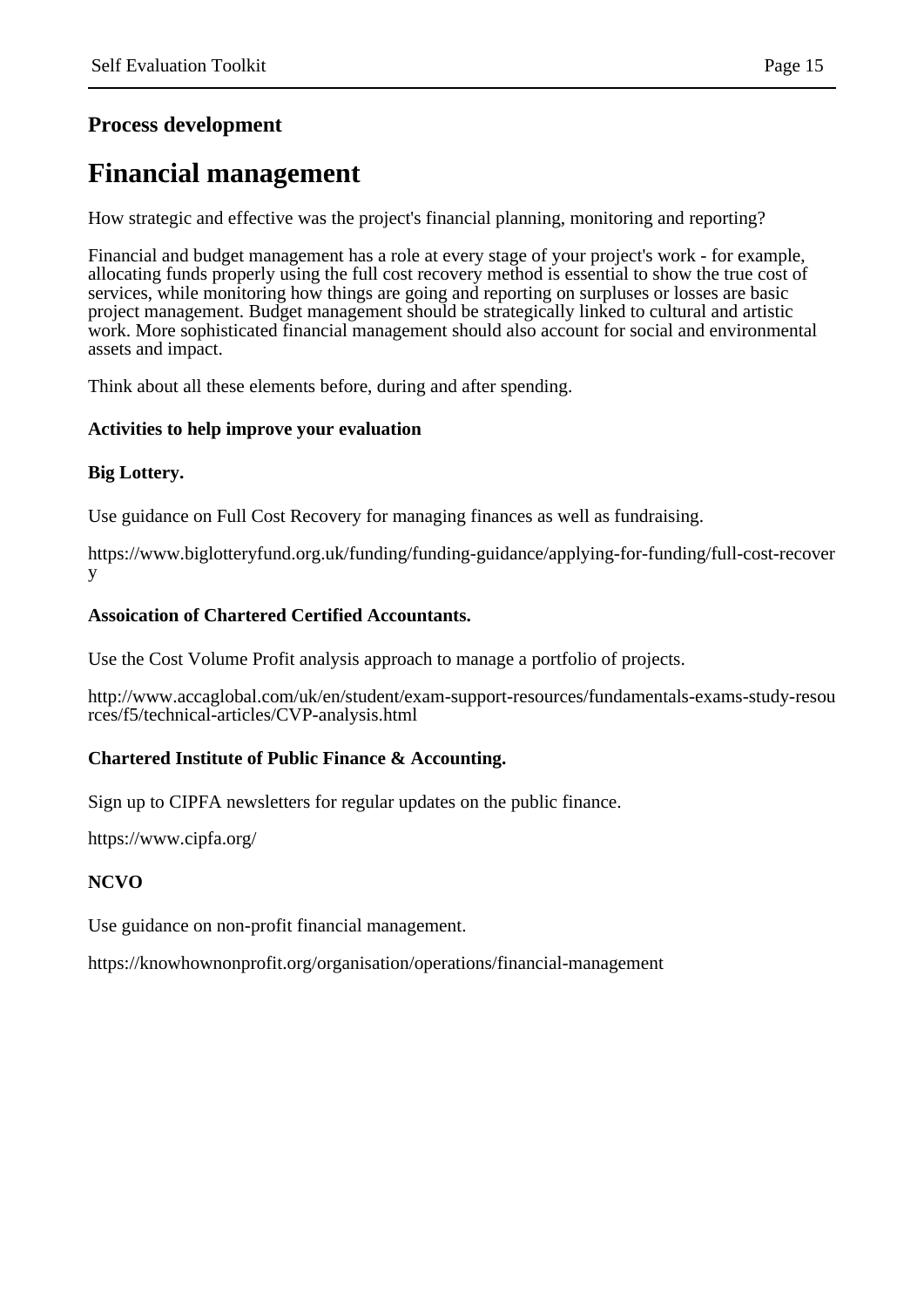# **Technical systems**

Did the project's technical systems allow it to run smoothly, keep things safe and respond to the modern world?

Good processes make a huge difference to productivity, from speeding up administration to capturing learning for sharing.

Were the project's processes and systems efficient, up to date and enabling, both with audiences and behind the scenes with team members and resources?

#### **Activities to help improve your evaluation**

Sign up to membership organisations especially for technical staff, so they can stay up to date with new developments.

#### **AmbITion**

Work on an overview of your digital transformation.

http://www.getambition.com

#### **Online Collaboration: Google**

https://www.google.co.uk/docs/about/

#### **Online Sharing: Box**

125

https://www.box.com/home

#### **Online Sharing: Dropbox**

https://www.dropbox.com/home

#### **Meeting management: Doodle Poll**

http://doodle.com/en\_GB/

#### **Project Management: Teamwork**

https://www.teamwork.com/

#### **Communications: Mailchimp**

https://mailchimp.com/

#### **Communications: Survey Monkey**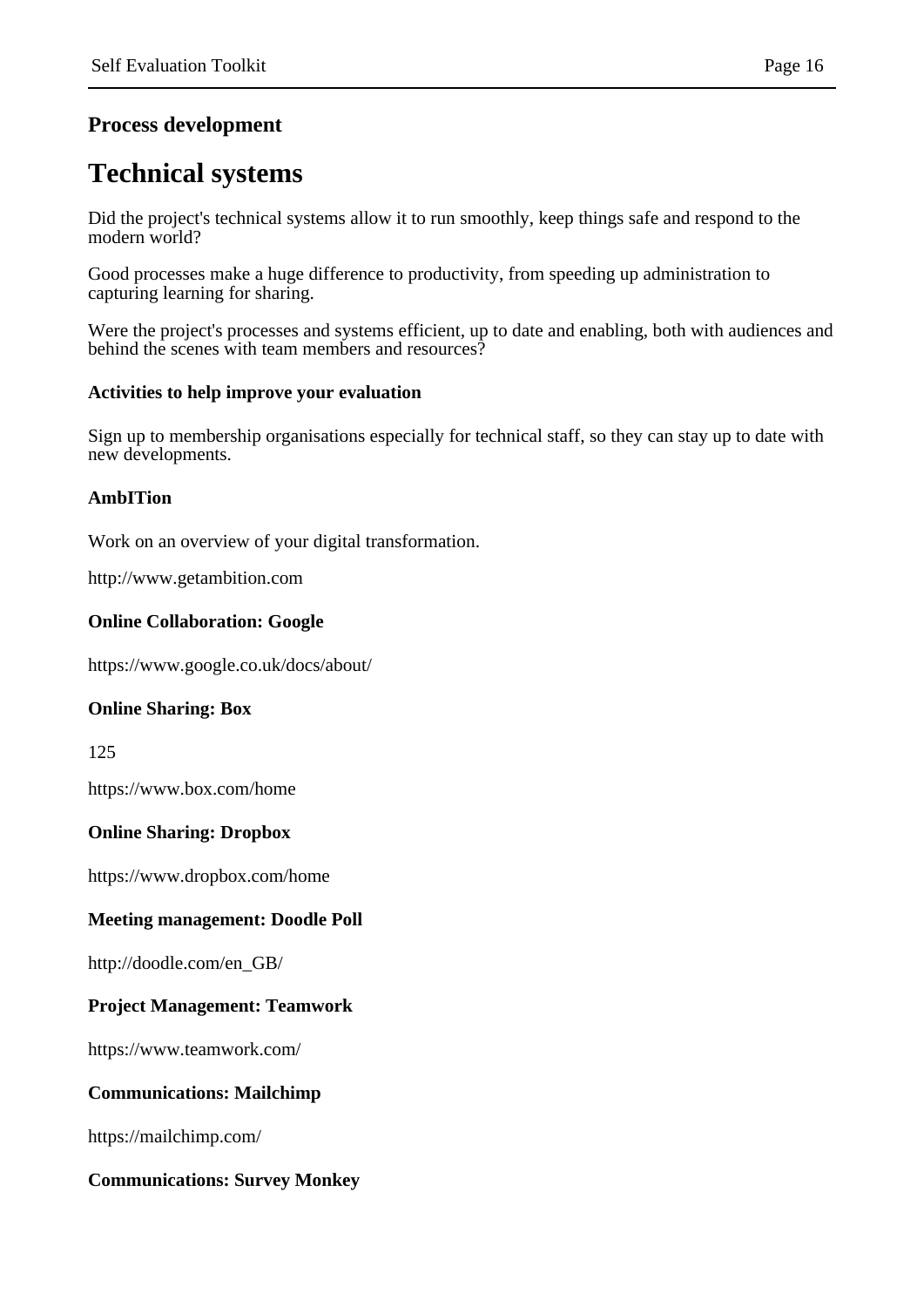#### **Project Management: Basecamp**

https://basecamp.com/

## **Project Management: SmartSheet**

https://www.smartsheet.com/

#### **Database: Artifax**

http://www.artifax.net/

#### **Database: CivicCRM**

https://civicrm.org

#### **Database: Lamplight**

http://www.lamplightdb.co.uk

#### **Database: Tessitura**

http://welcome.tessituranetwork.com/?gclid=Cj0KEQjwiI3HBRDv0q\_qhqXZ-N4BEiQAOTiCHgN rms6zFcazGaRIB3A6wKH\_mVv6C9nm5UPw9S1gLBYaArNS8P8HAQ

#### **Online Conferencing: Skype**

https://www.skype.com

#### **Online Conferencing: Google Hangout**

https://hangouts.google.com/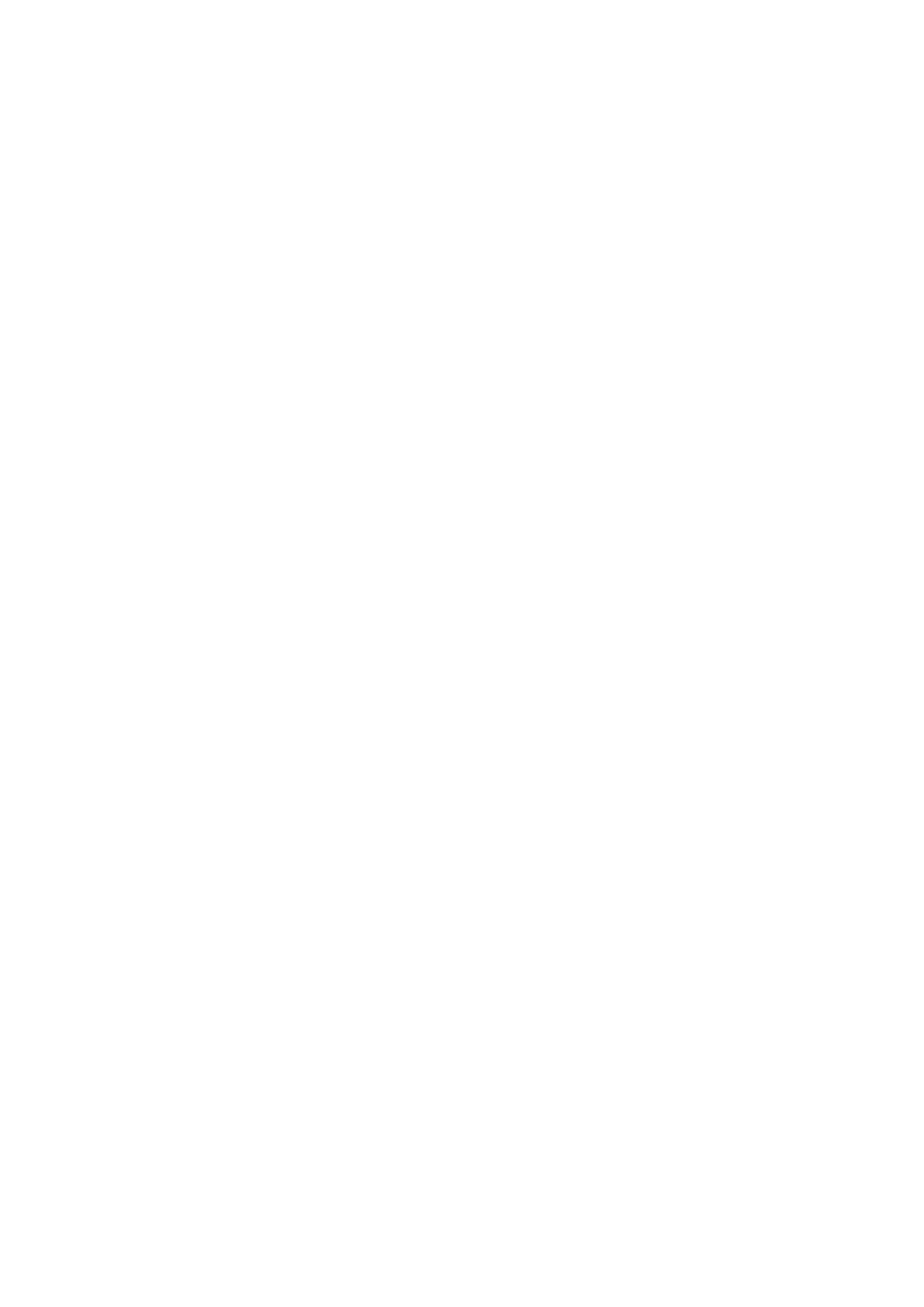# **Legislation**

How up to date was the project's understanding of the legislation that affects it?

Legislation is a huge and varied issue for projects, ranging from equality and diversity to child protection, financial management and environmental obligations.

Think about who was responsible for what in your project and whether policies were applied and up to date.

## **Activities to help improve your evaluation**

## **Charity Commission**

Use free resources from the Charity Commission.

https://www.gov.uk/government/organisations/charity-commission

# **NCVO**

Use free resources from NCVO.

https://www.ncvo.org.uk/policy-and-research/charity-law-and-regulation

## **HM Govt**

Use free resources from the Department for Business, Energy & Industrial Strateg.

https://www.gov.uk/government/organisations/department-for-business-energy-and-industrial-strate gy

#### **Legal Advice Centre**

Use free resources from the Legal Advice Centre

http://www.legal-advice-centre.co.uk/

# **LASA**

Use free resources from LASA

http://lasa.org.uk/

# **Copyright User**

Use free resources from Copyright User

http://copyrightuser.org

# **LMSC**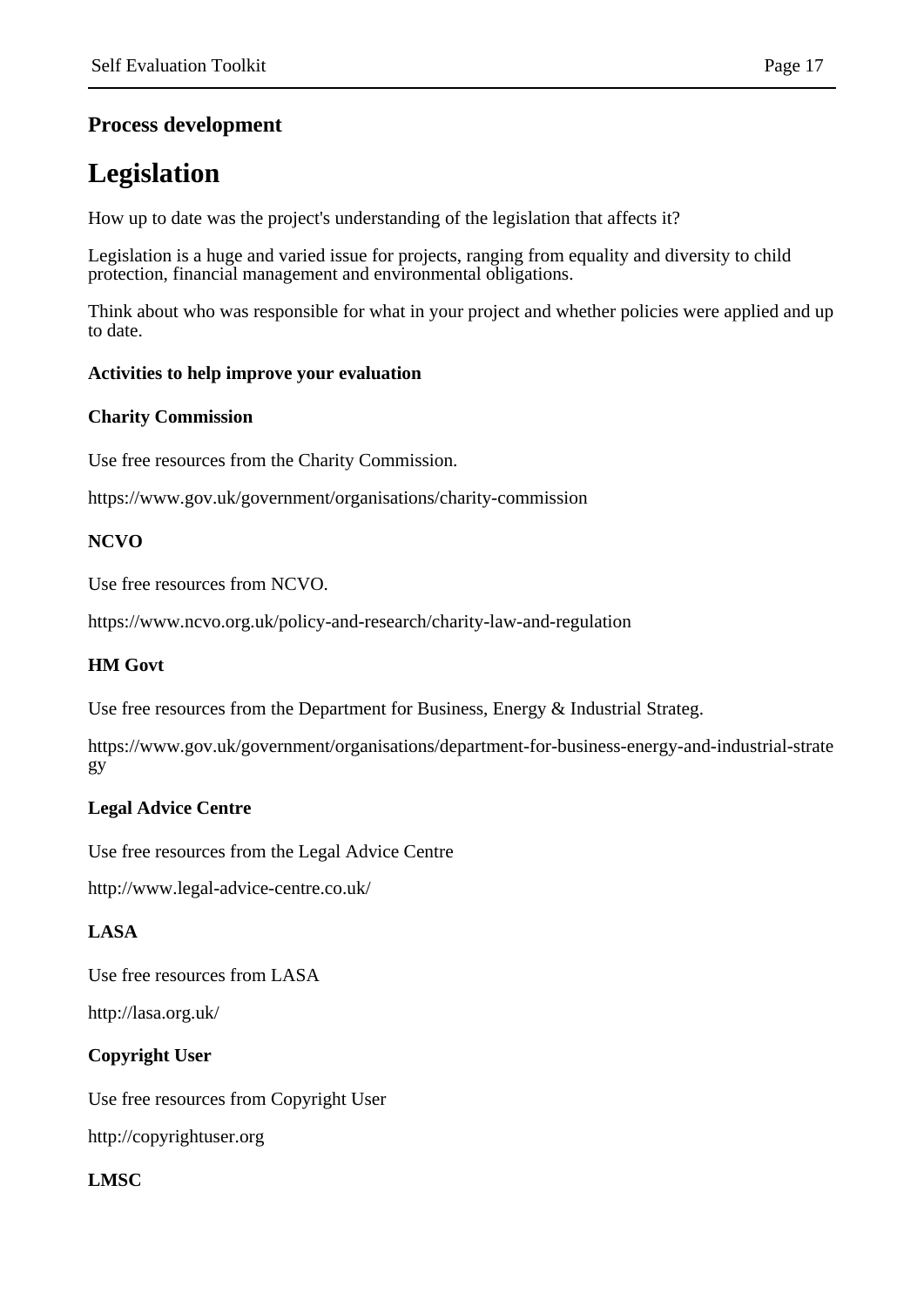http://www.lmsconline.org/

# **FSB**

Sign up to the Federation of Small Businesses.

http://www.fsb.org.uk/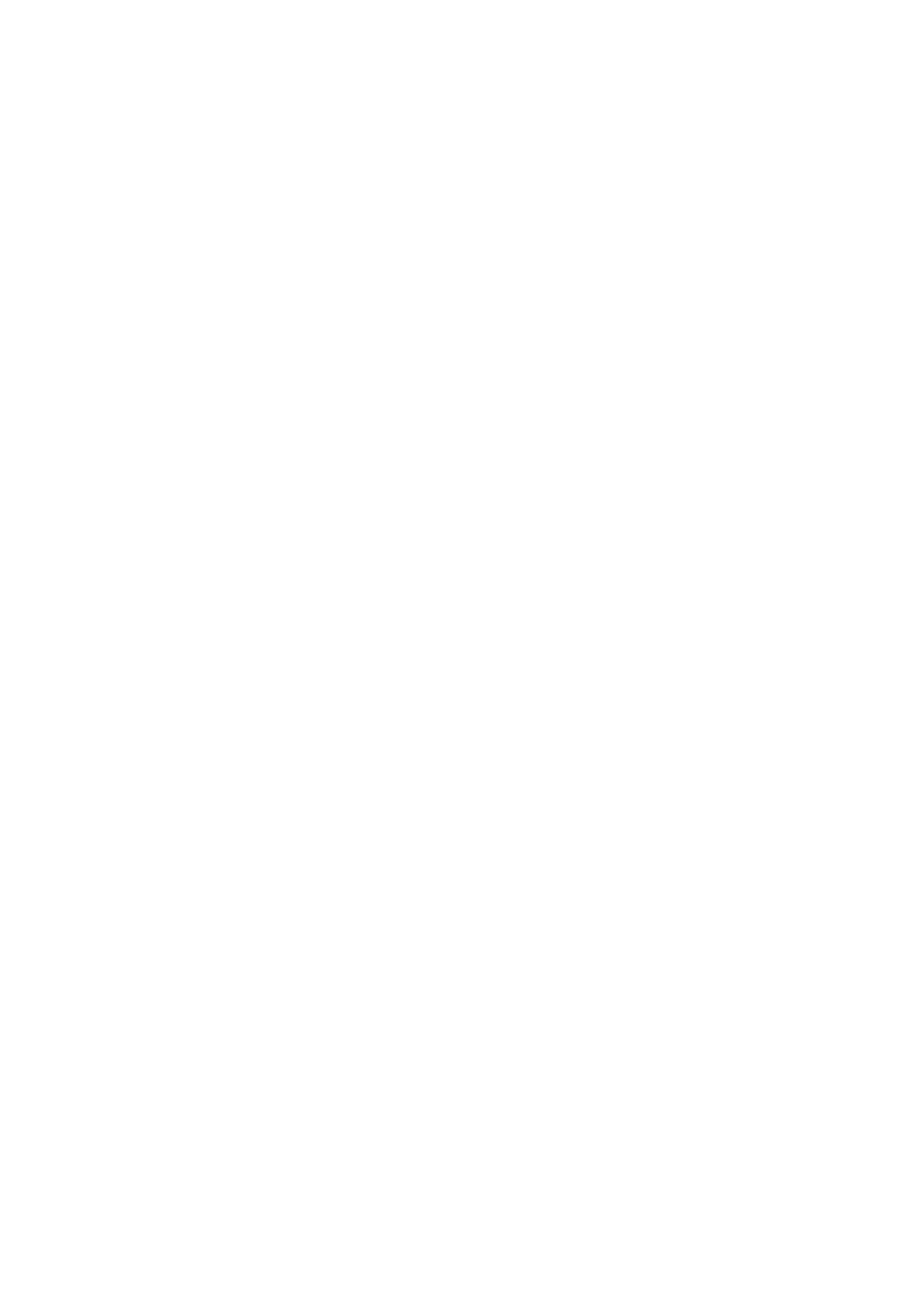# **Internal alignment**

Was the project aligned and consistent internally and with your organisation generally?

Over years policies and practice tend to multiply and diverge. Making sure that project plans are consistent with the organisation's goals makes projects more efficient and effective.

Consider how well these things link: the needs of repeat or new audiences, the needs of partners, the vision, mission and governance, intended outcomes, 'stewardship' obligations, people development and artistic, learning, business and other plans.

## **Activities to help improve your evaluation**

# **NPC**

Work to plan and review using a Theory of Change.

http://www.thinknpc.org/our-work/our-services/theory-of-change/

## **Happy Museum**

Work to plan impact in a more creative and flexible style using a Story of Change.

http://happymuseumproject.org/story-of-change/

# **Association of Independent Museums**

66

http://www.aim-museums.co.uk/

# **NCVO**

https://www.ncvo.org.uk/practical-support/quality-and-standards/pqasso

#### **Inspiring Learning for All**

http://www.artscouncil.org.uk/advice-and-guidance/inspiring-learning-all-home-page

# **Cabinet Office**

http://vcsestrengthchecker.org.uk/

#### **British Library**

http://www.bl.uk/business-and-ip-centre

# **Social Enterprise UK**

https://www.socialenterprise.org.uk/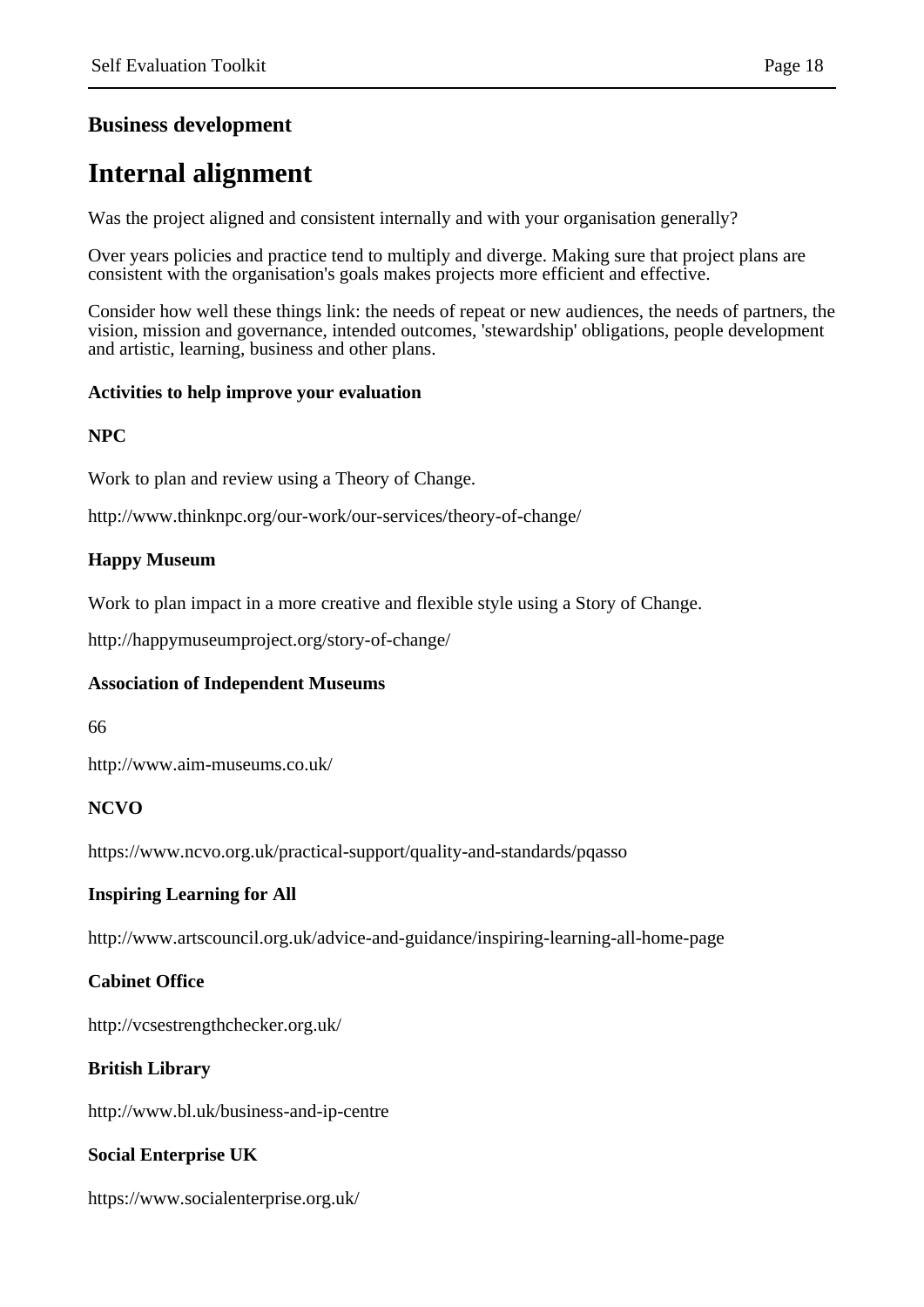Work in a large organisation towards international standards.

```
https://www.iso.org/files/live/sites/isoorg/files/archive/pdf/en/iso_9000_selection_and_use-2009.pd
f
```
# **Mindtools**

Use systematic approaches to decision making.

https://www.mindtools.com/pages/main/newMN\_TED.htm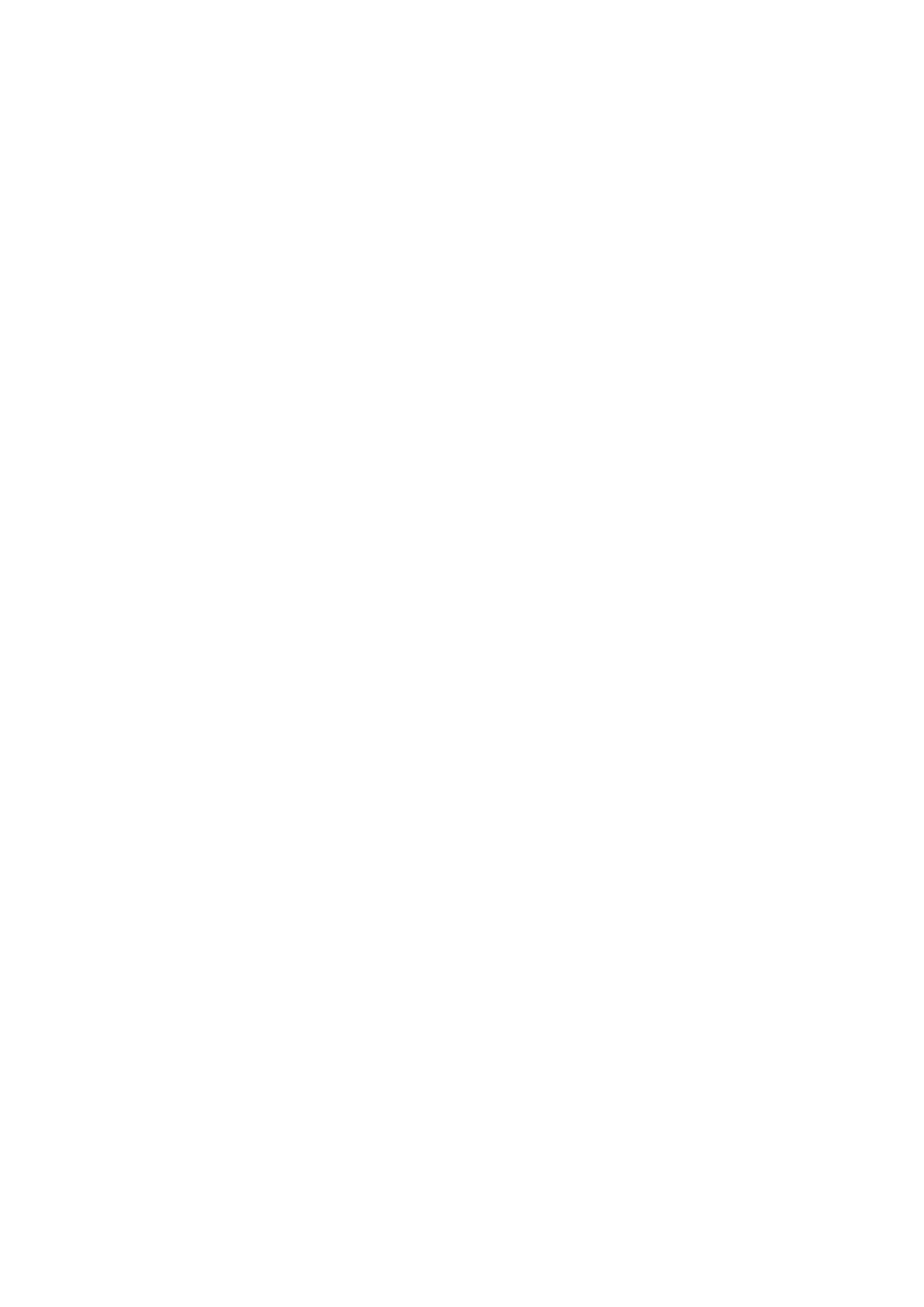# **National context**

How up to date was the project's knowledge about its wider context?

If awareness of the wider world was important to the project, think about its political, funding, cultural, social economic and environmental learning. Consider whether the organisation can learn anything from the project.

#### **Activities to help improve your evaluation**

## **CIPD**

Work to consider the context using PEST (Political, Economic, Sociological, Technical, Legal and Environmental analysis).

https://www.cipd.co.uk/knowledge/strategy/organisational-development/pestle-analysis-factsheet

## **Wikipedia**

Sign up to think tanks and institutes that are relevant to you.

https://en.wikipedia.org/wiki/List\_of\_think\_tanks\_in\_the\_United\_Kingdom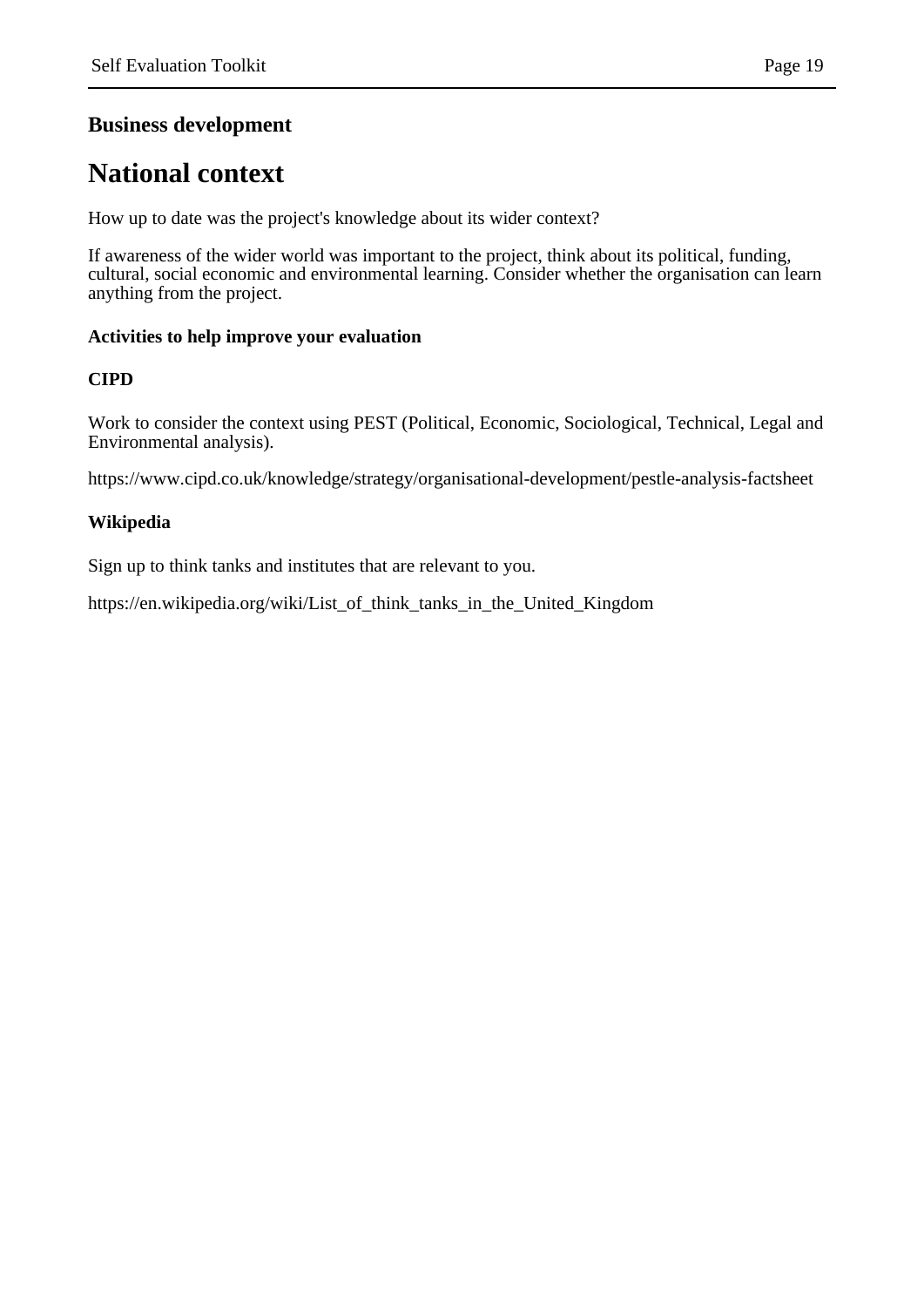# **Local context**

How well did the project understand its local, place-based role and its 'markets'?

Knowledge of the locality and how the project fits into it are central to a successful project. Children, young people and those who are socially disadvantaged may be especially important, along with other groups, like older people.

Consider whether local audiences, partners and stakeholders felt inspired and involved in the project. Did the the project increase the diversity of access and the targeting of specific groups?

#### **Activities to help improve your evaluation**

#### **Office for National Statistics**

Use data from the Office of National Statistics to understand your locality.

https://www.ons.gov.uk/

#### **ACE**

Use Arts Council England cultural education data.

http://www.artscouncil.org.uk/research-and-data/children-and-young-people

Use data from local partnerships and forums, like Health and Wellbeing Boards, Local Enterprise Partnerships (LEP), Chambers of Commerce and local Councils for Voluntary Service (CVS).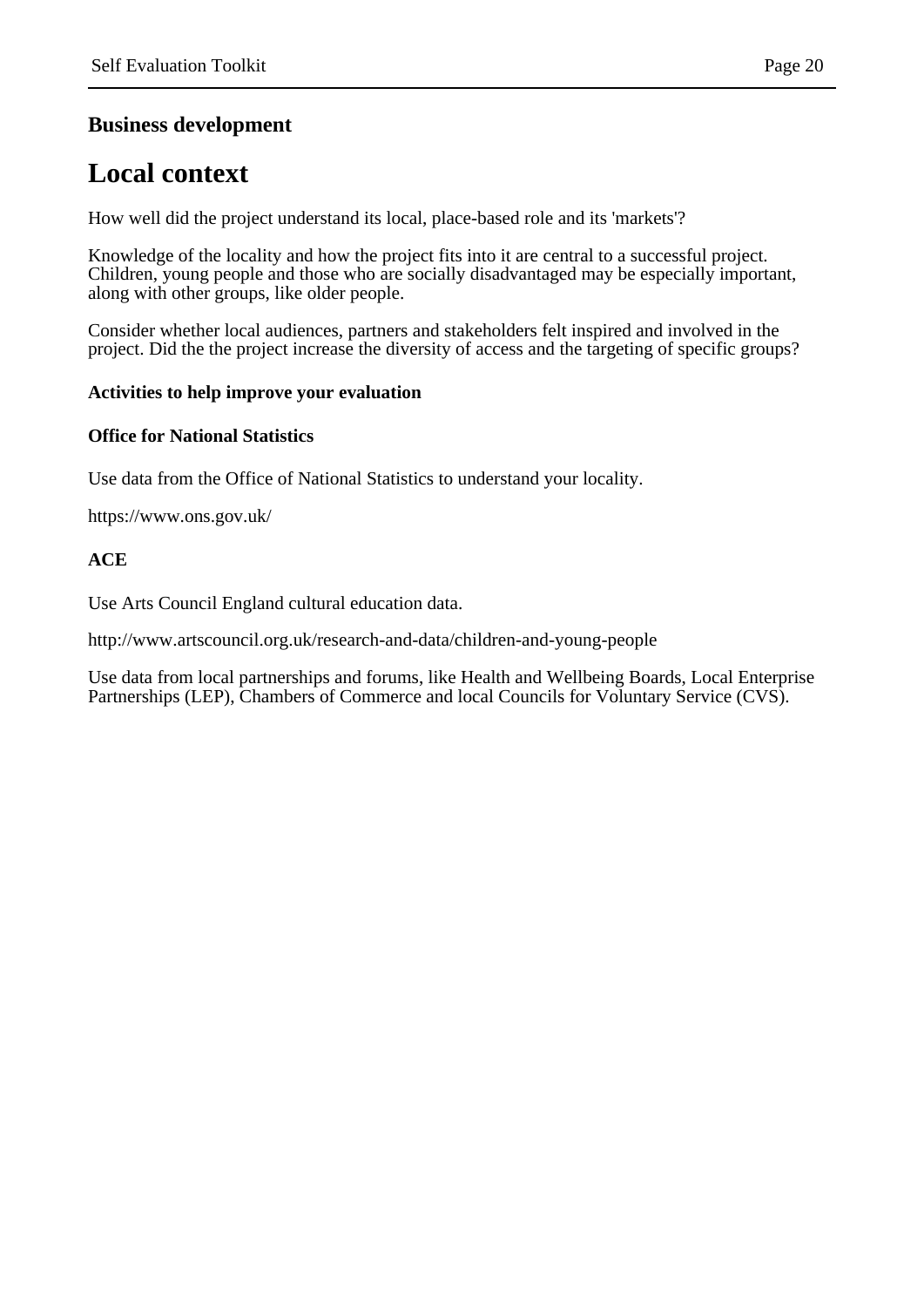# **Research & evaluation**

How well did the project reflect, evaluate, research and innovate?

Research and evaluation take many forms and are essential for improvement. However, without intentional planning, the project may have risked evaluation getting side-lined.

How well did evaluation assess the project's cultural and artistic, social, financial and environmental performance? How well did the evaluation communicate with diverse stakeholders to get their genuine views?

How well did learning flow through the project's working practice for ongoing improvement?

#### **Activities to help improve your evaluation**

## **NCVO**

Work on an overview of your impact.

https://knowhownonprofit.org/organisation

#### **Happy Museum**

Work to plan impact in a more creative and flexible style using a Story of Change.

http://happymuseumproject.org/story-of-change/

#### **MLA**

Use cultural sector expertise on Generic Learning and Social Outcomes

http://www.artscouncil.org.uk/measuring-outcomes/generic-learning-outcomes#section-1

#### **NPC**

Work to plan for impact and and then review using a Theory of Change.

http://www.thinknpc.org/our-work/our-services/theory-of-change/

#### **NPC**

Use a self assessment tool specifically to review your impact practice.

http://inspiringimpact.org/measuringup/

# **Culture Case**

Use cultural research for general evidence of impact.

www.culturecase.org

# **Make Culture Work**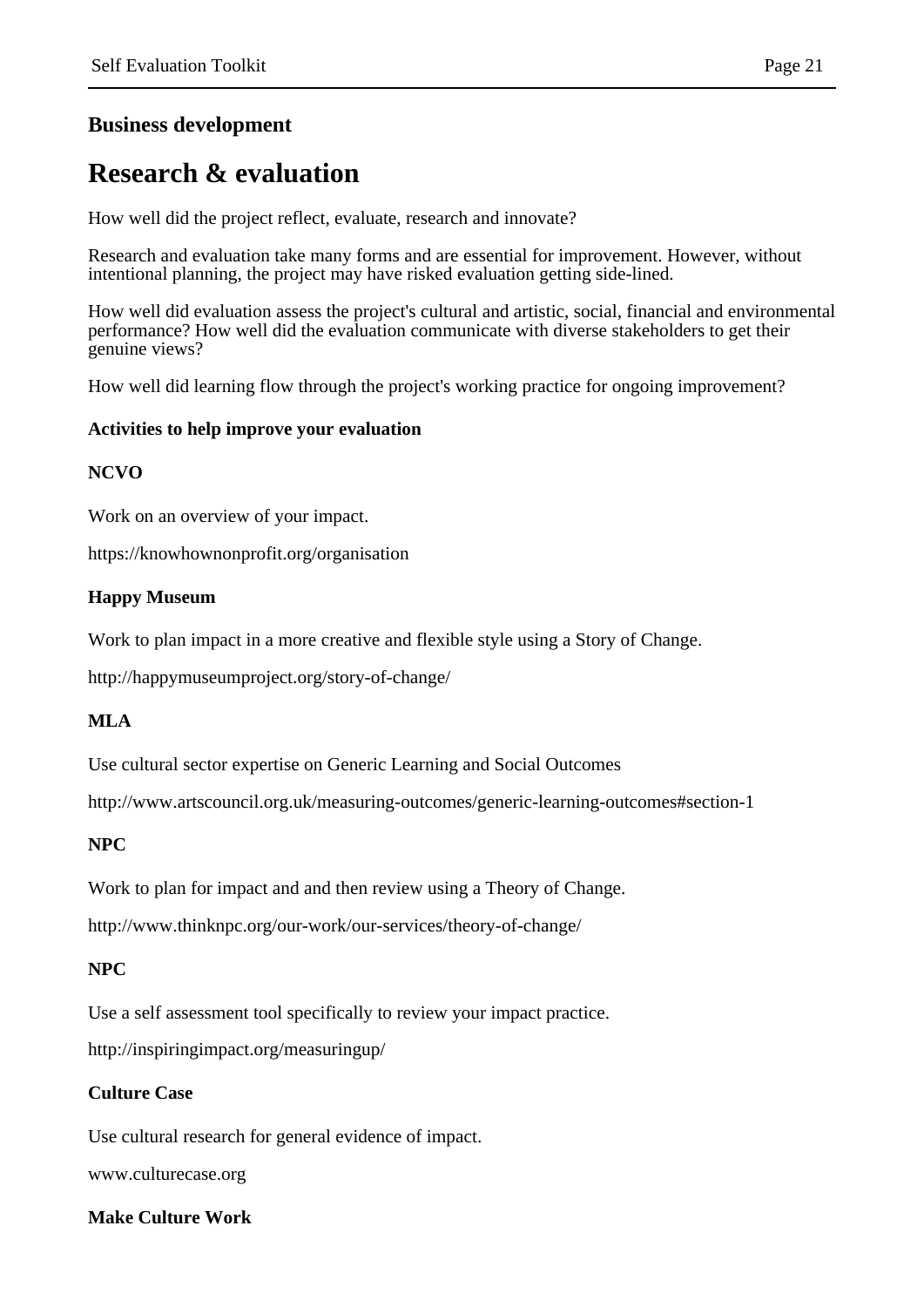http://www.makingculturework.org.uk/

# **Happy Museum**

# 67

http://happymuseumproject.org/resources/tools/

# **Arts Enterprise with a Social Purpose (Aesop)**

http://www.ae-sop.org/

# **Social Value UK**

http://www.socialvalueuk.org/

# **NEF, Charities Evaluation Service.**

http://www.proveandimprove.org/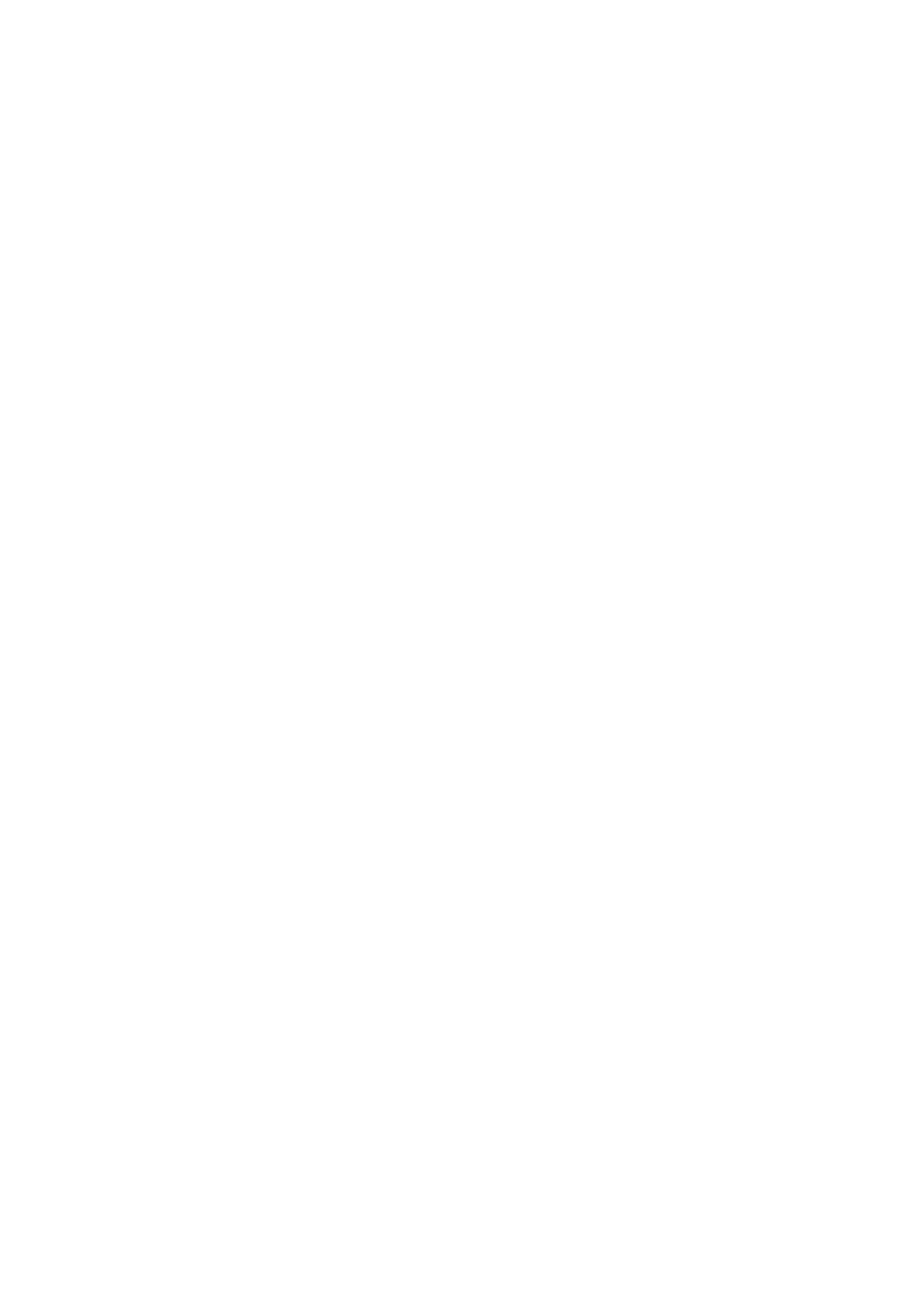# **Income generation**

How effectively did the project generate income?

Projects can maximise income in many ways, all of which need robust skills to deliver.

Think about the range of skills required, from earning income to working profitably with partners to providing persuasive evidence to funders and commissioners.

# **Activities to help improve your evaluation**

# **NCVO**

Use national income generation guidance.

https://knowhownonprofit.org/funding

# **Arts Fundraising**

Use national funding-raising guidance.

http://artsfundraising.org.uk/

# **Artswork, ROH Bridge, KentCC**

Use commissioning guidance for the cultural sector.

http://www.artscommissioningtoolkit.com/

# **Beehive**

Use a funder finder.

https://www.beehivegiving.org/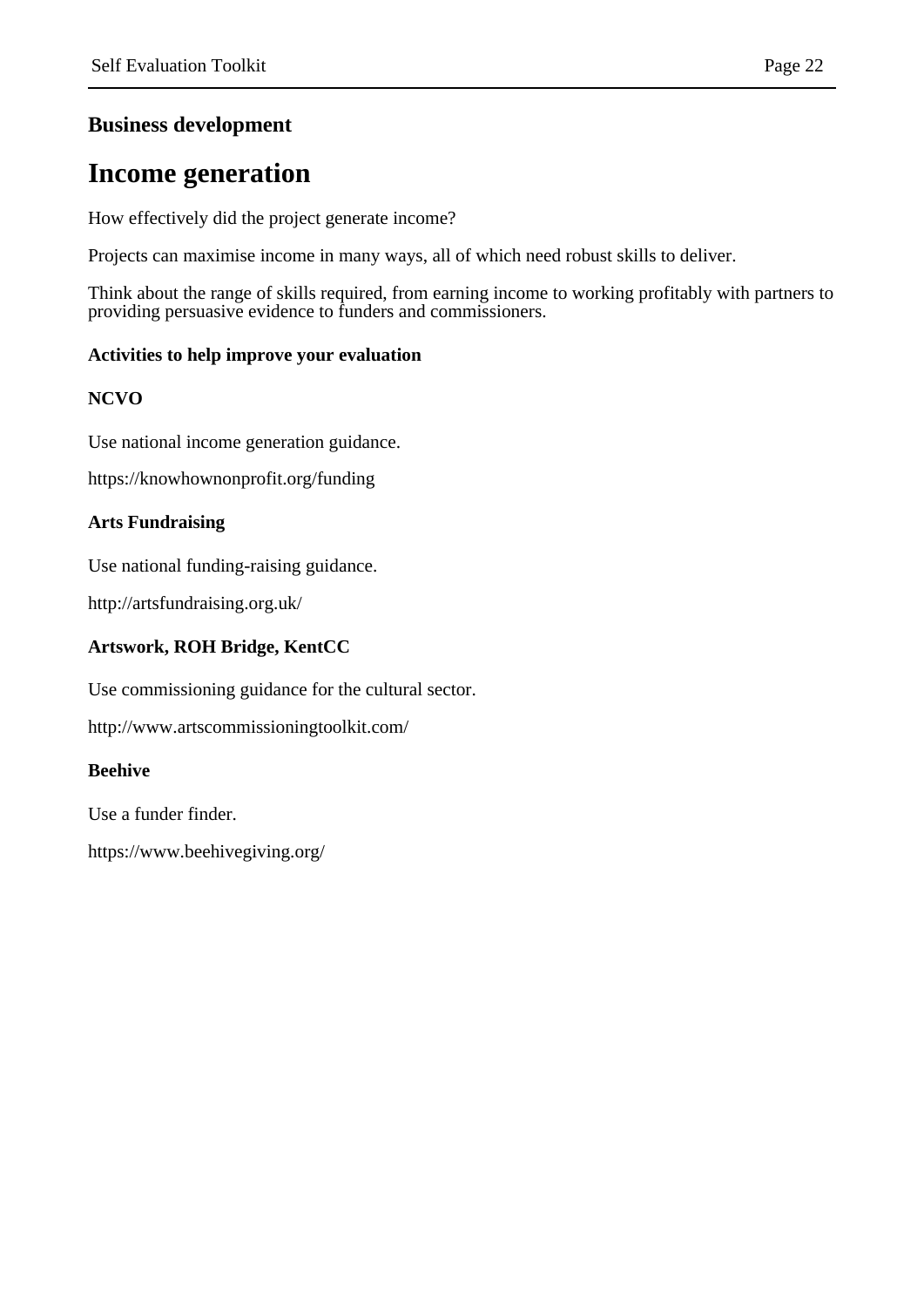# **Risk**

How well did the project contribute to a balance of risky and safe work?

Diverse projects can create a mixed delivery model to spread risk and to help maintain the interest of staff and audiences.

Did the project contribute to a range of entrepreneurial and reliable ventures and a range of delivery relationships and structures?

# **Activities to help improve your evaluation**

# **Tutorials Point.**

Work through established risk management processes with your team.

http://www.tutorialspoint.com/management\_concepts/project\_risk\_management.htm

# **IRM**

Sign up to the Institute of Risk Management.

https://www.theirm.org/